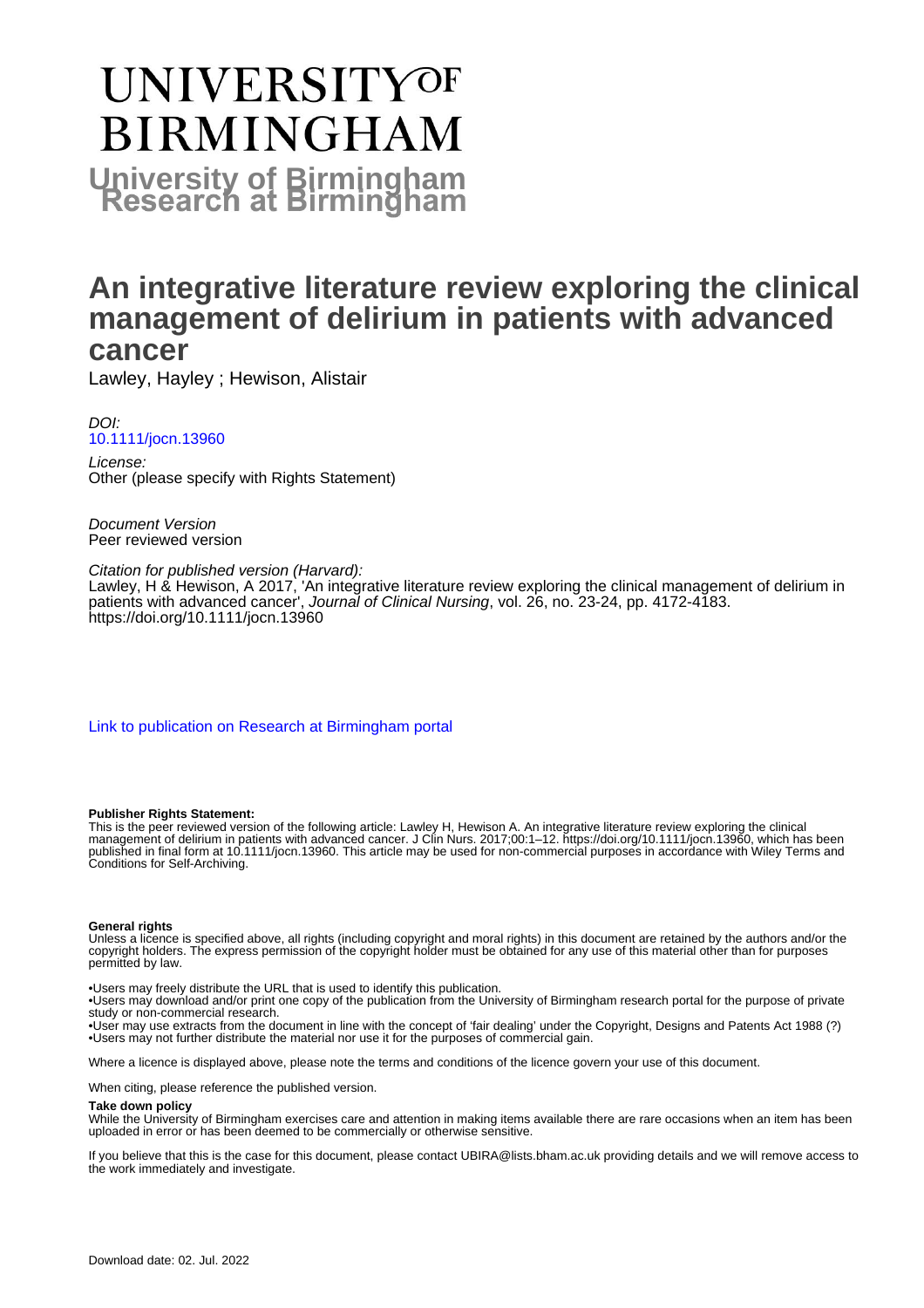#### **Journal of Clinical Nursing**



#### **An integrative literature review exploring the clinical management of delirium in advanced cancer patients.**

|                         | Journal: Journal of Clinical Nursing                                           |
|-------------------------|--------------------------------------------------------------------------------|
|                         | Manuscript ID   JCN-2017-0051.R2                                               |
| Manuscript Type: Review |                                                                                |
|                         | Keywords: Adult Nursing, Cancer, Death and Dying, End of Life Care, Management |
|                         |                                                                                |

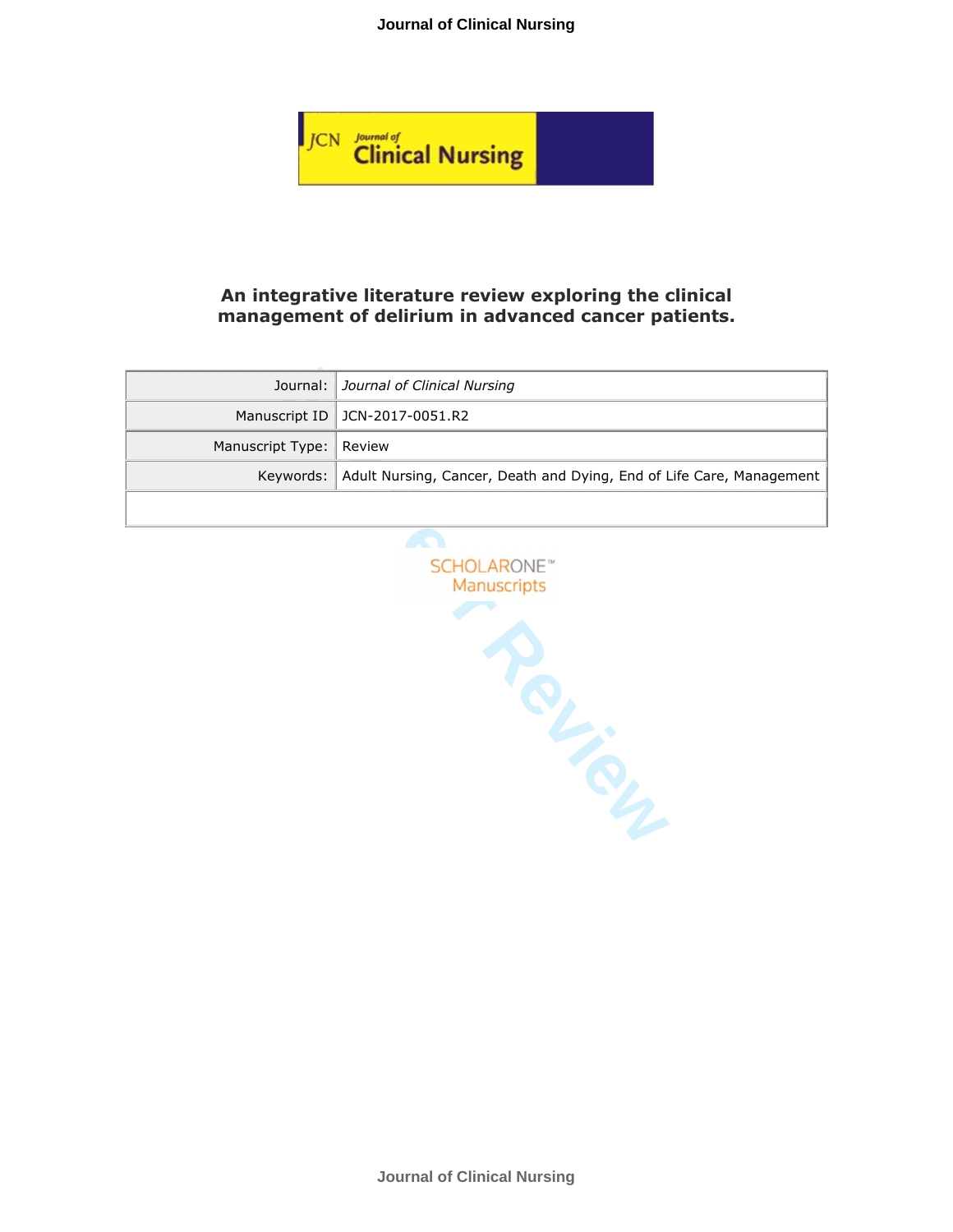An integrative literature review exploring the clinical management of delirium in patients with advanced cancer.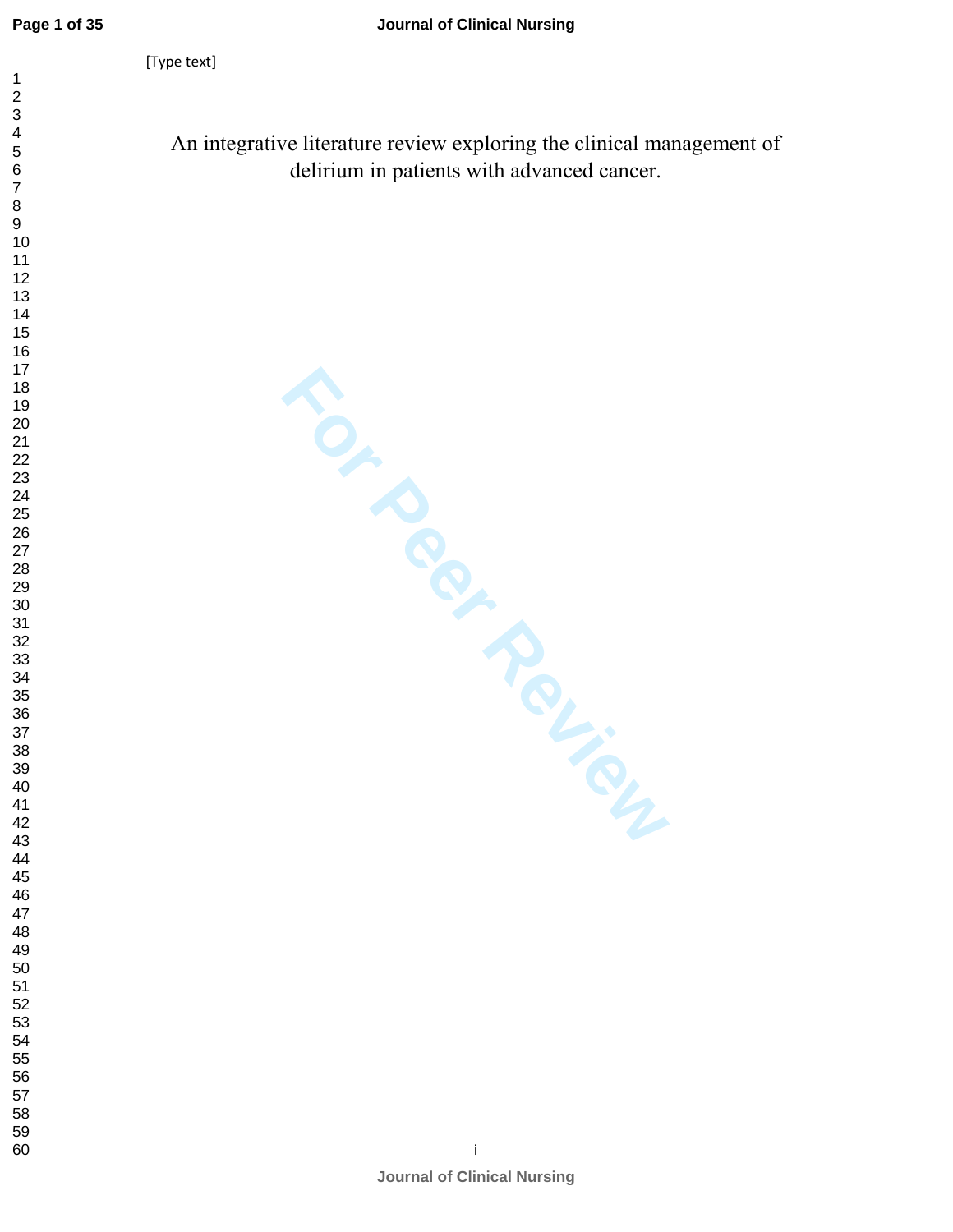#### Abstract

Aim: The aim of this paper is to present the findings of an integrative literature review of the evidence for the clinical management of delirium in patients with advanced cancer.

Background: Patients with advanced cancer frequently experience delirium which can be distressing for both patients and their families. Current guidelines recommend that underlying causes of the delirium be addressed and a course of antipsychotics considered. However the research into the effectiveness of treatments for delirium in people with advanced cancer is limited.

Design: Integrative literature review

terature review<br>attic searches of the MEDLINE, CINAHL, ProQuest Nursing<br>sess were conducted in April 2016 to include papers publishe<br>eened using inclusion and exclusion criteria and the seven st<br>to review.<br>dings of the sev Data sources: Systematic searches of the MEDLINE, CINAHL, ProQuest Nursing and Allied Health and PsychInfo databases were conducted in April 2016 to include papers published in 2000 and later. The returns were screened using inclusion and exclusion criteria and the seven studies found to be suitable were subject to review.

Review Methods: Findings of the seven papers were extracted, appraised critically and reviewed using a narrative approach.

Results: A number of interventions, including the use of atypical antipsychotics, opioid rotation, methylphenidate hydrochloride and celiac plexus block were reported however there was limited evidence of their effectiveness. One study reported the use of exercise therapy as a nonpharmacological intervention.

Conclusion: A variety of interventions to treat delirium in patients with advanced cancer have been tested through non-blinded, non-randomised trials which has not produced a clear evidence-base for practice. There is a need for further research (particularly randomised control trials) to determine the most effective treatments for patients with advanced cancer experiencing delirium.

Key Words: literature review, delirium, palliative care, end of life, advanced cancer, neoplasm, management, nursing.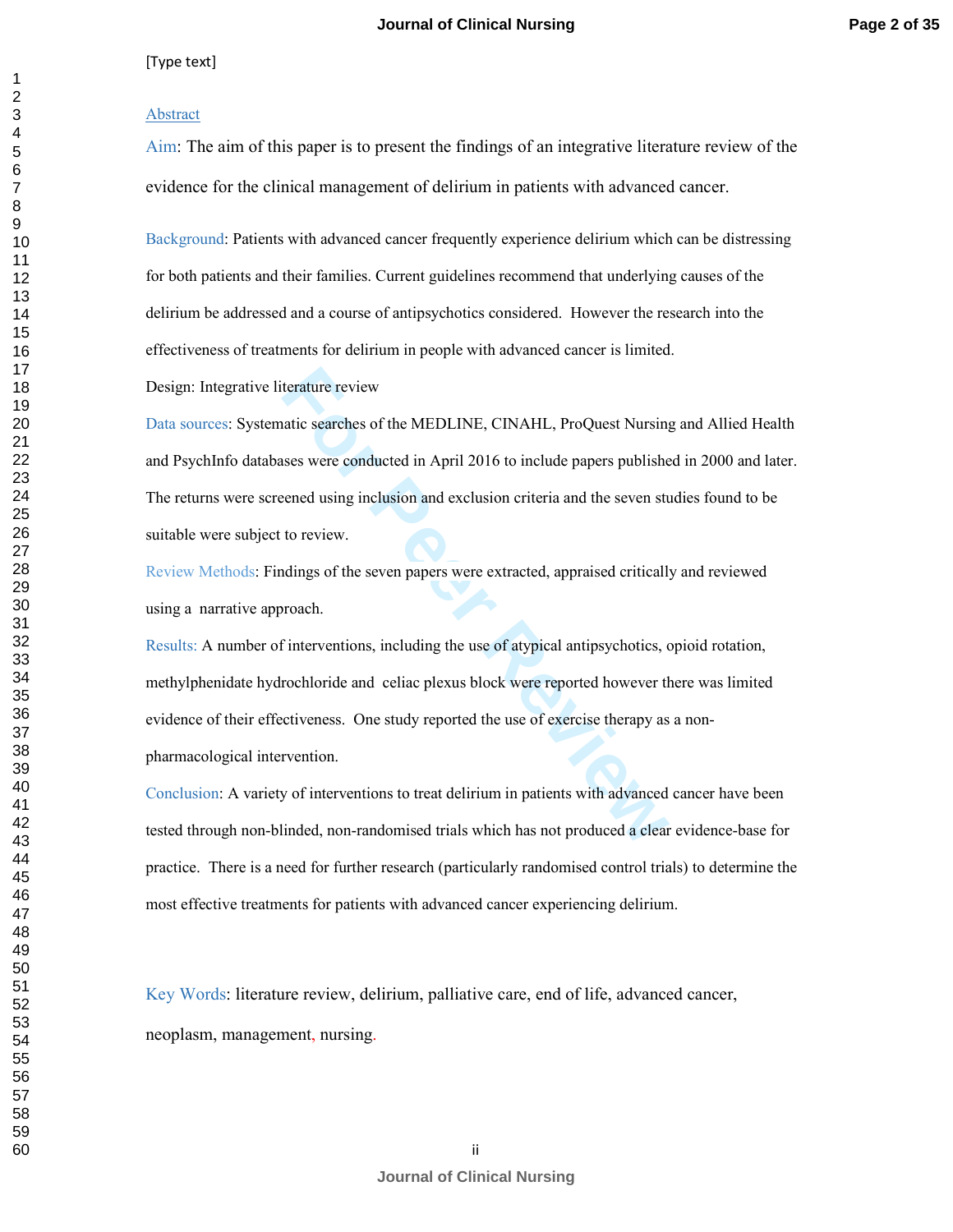#### **Journal of Clinical Nursing**

[Type text]

#### What does this paper contribute to the wider global clinical community?

#### Why is this review needed?

- There is a lack of evidence to inform the management of delirium in patients with advanced cancer. .
- The lack of evidence for the management of delirium in patients with advanced cancer means that patients, their families and carers, may not be receiving the most appropriate care.

#### Key Findings:

- Available research on the clinical management of delirium in advanced cancer is limited and of variable quality.
- In the particular text their families and carers, may not be recence.<br> **For Peer Review Contains 2** of variable quality.<br> **For Perry Algorith Contains 2** of variable quality.<br> **For Perry Algorith Contains 2** of permaneolog • A number of pharmacological and non-pharmacological interventions have been used to treat delirium in patients with advanced cancer however the evidence base for practice is limited.

#### How should these findings be used?

- These findings highlight the need for further investigation of the treatment of delirium in advanced cancer.
- Provide insights for nurses and other professionals on the effectiveness of the treatments currently in use.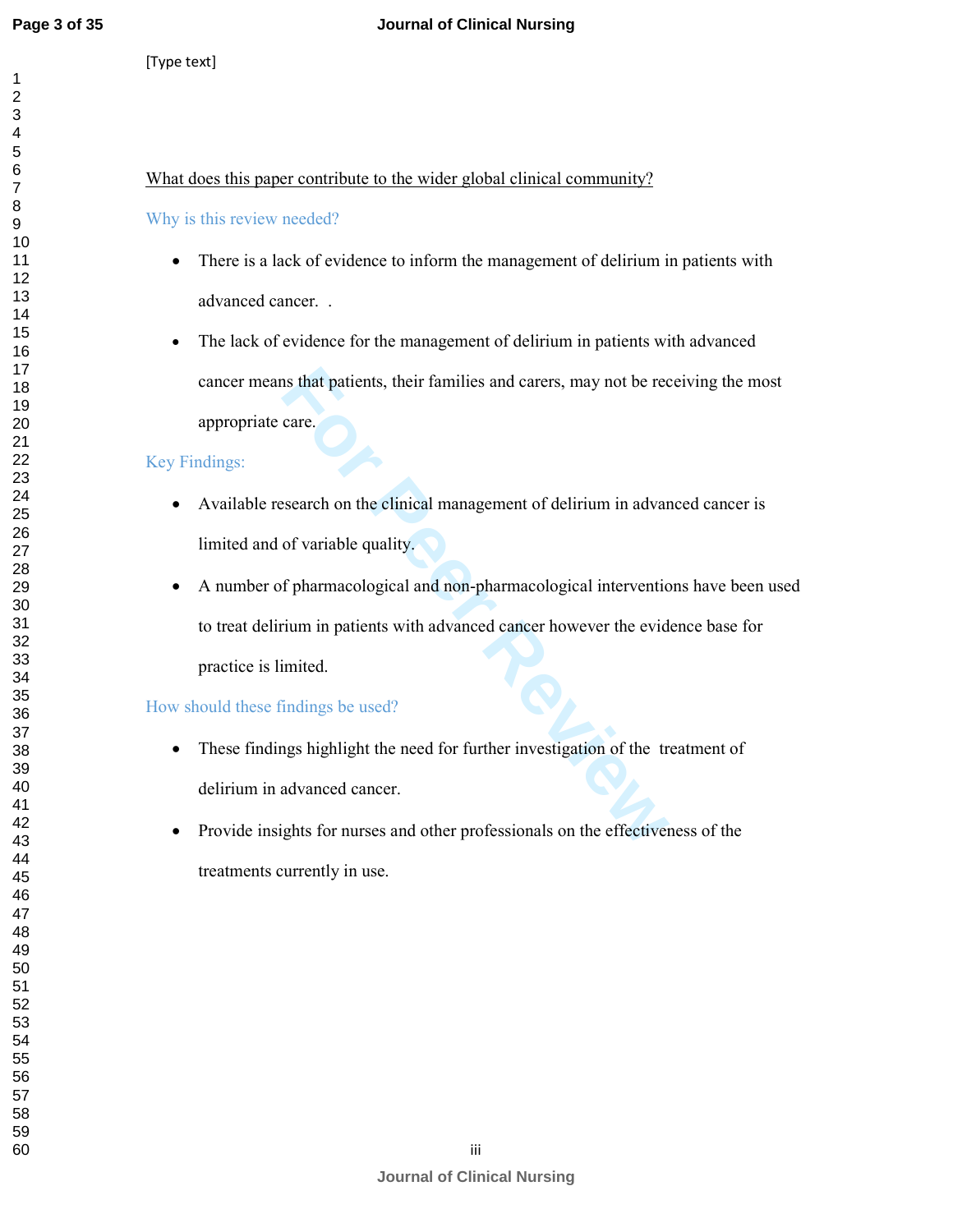#### The Review

#### Introduction

related and is likely to cause death (American<br>that End of Life concerns, such as preferred place of de<br>nosed with advanced cancer. For example, although me<br>relater than in hospital (National Audit Office, 2008),<br>tays (Lju Patients with advanced cancer often experience delirium, yet strategies for its early detection, prevention, and management are limited (Caraceni and Simonetti 2009). Delirium is one of the most difficult syndromes to diagnose and treat and has an adverse impact on the quality of life for the patient and their family in the final days of life (Centeno et al 2004). There are various definitions of advanced cancer, however for the purpose of this paper, advanced cancer is that which cannot be cured and is likely to cause death (American Cancer Society, 2014). This means that End of Life concerns, such as preferred place of death, are real and valid for those diagnosed with advanced cancer. For example, although most people would prefer to die at home rather than in hospital (National Audit Office, 2008), delirium can result in longer hospital stays (Ljubisavljevic and Kelly, 2003), meaning patients may not be able to die in their preferred place. Moreover family members and carers generally provide the most care for their loved ones experiencing delirium which causes distress (Namba et al, 2007), which is often exacerbated as delirious patients are more likely to be non-compliant and risk putting themselves or others in danger (for example by pulling out IV lines/catheters) and being aggressive.

In view of this a need to examine the evidence for the clinical management of delirium in patients with advanced cancer was identified, in order to determine how it can be best managed. The aim of this review was to examine evidence for pharmacological and nonpharmacological treatments for delirium in patients with advanced cancer to determine the evidence base for practice and to highlight gaps in knowledge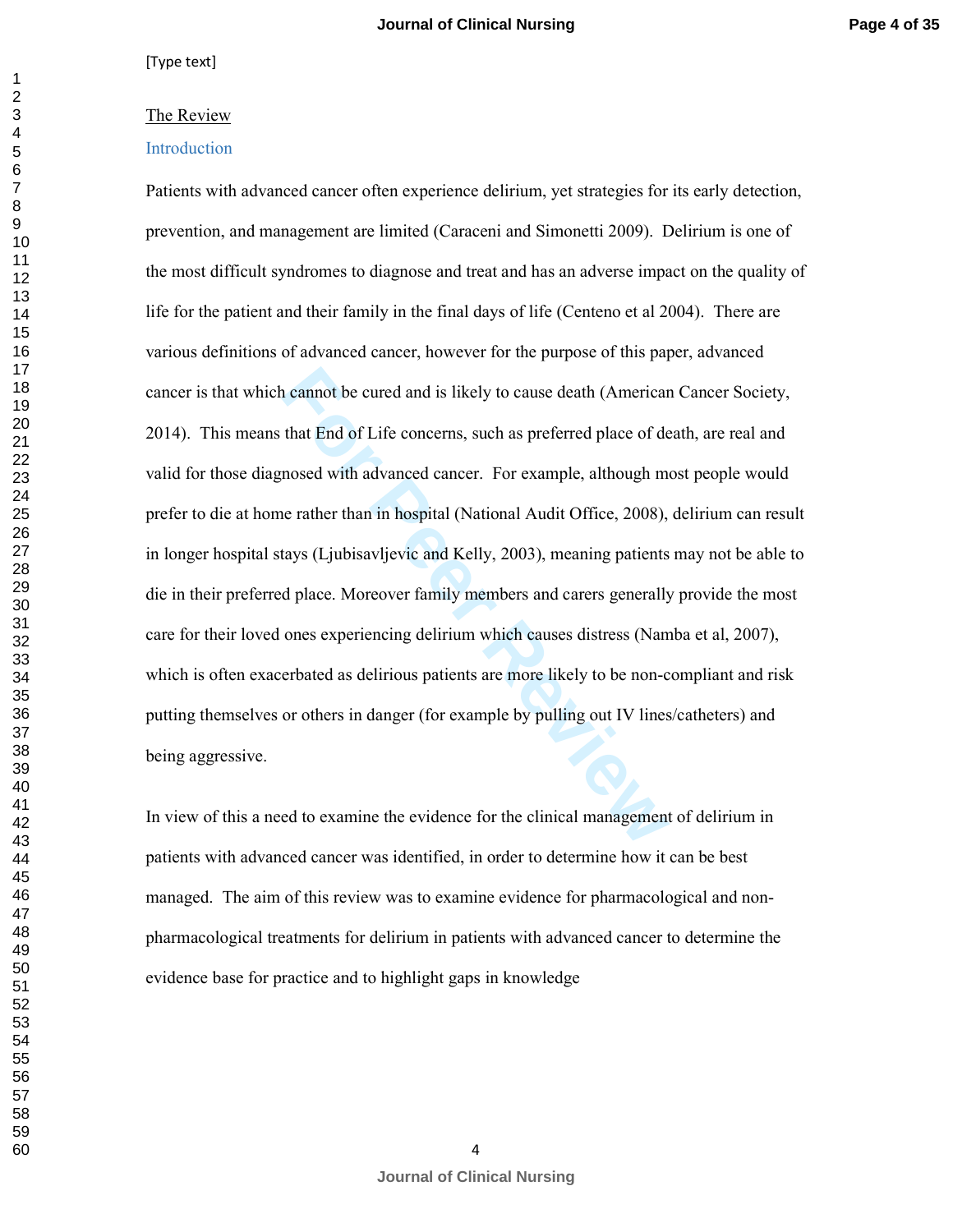#### [Type text]

#### **Background**

One of the most challenging aspects of end of life care, and a reason why many patients stay in and die hospital, is poor symptom control. Effective amelioration of symptoms including delirium, pain and nausea can help a patient to have a 'good death' (de Jong and Clarke, 2009). Although guidelines exist for the general and more specific management of delirium in cancer patients (NICE 2015, CCO 2010, Western Australia Cancer & Palliative Care Network 2010), the guidance concerning treatment in patients with advanced cancer is limited, in part because of the limited evidence available. The treatment and medication patients may receive as part of their cancer treatment can mean the standard approach to treating delirium is less effective.

guidance concerning treatment in patients with advance<br>suse of the limited evidence available. The treatment are<br>as part of their cancer treatment can mean the standar<br>less effective.<br>as a neurocognitive disorder character Delirium is defined as a neurocognitive disorder characterised by a disturbance in attention and cognition, which can result from another medical condition (or from multiple aetiologies) for example pyrexia and malnutrition. The condition develops over a short period of time and cannot be explained by any another neurocognitive disorder (Diagnostic and Statistical Manual of Mental Disorders - V, 2013). Delirium can manifest in a number of ways (see table 1) and in practice, it is often nurses who recognise the symptoms when they first present. A variety of tools exist which can be used to help identify and diagnose the condition. For example the National Institute for Health and Care Excellence (NICE 2010) recommends the use of the Diagnostic and Statistical Manual of Mental Disorders – IV (DSM-IV) criteria or the Confusion Assessment Method (CAM), although other tools including the MDAS (Memorial Delirium Assessment Scale) and the MMSE (Mini-Mental State Examination) are available and often used in screening. Despite the availability of these tools however, the rate of detection of delirium in patients in practice is low. Ryan et al, 2013 found that nurses identified 63.6% of patients with delirium as confused or delirious,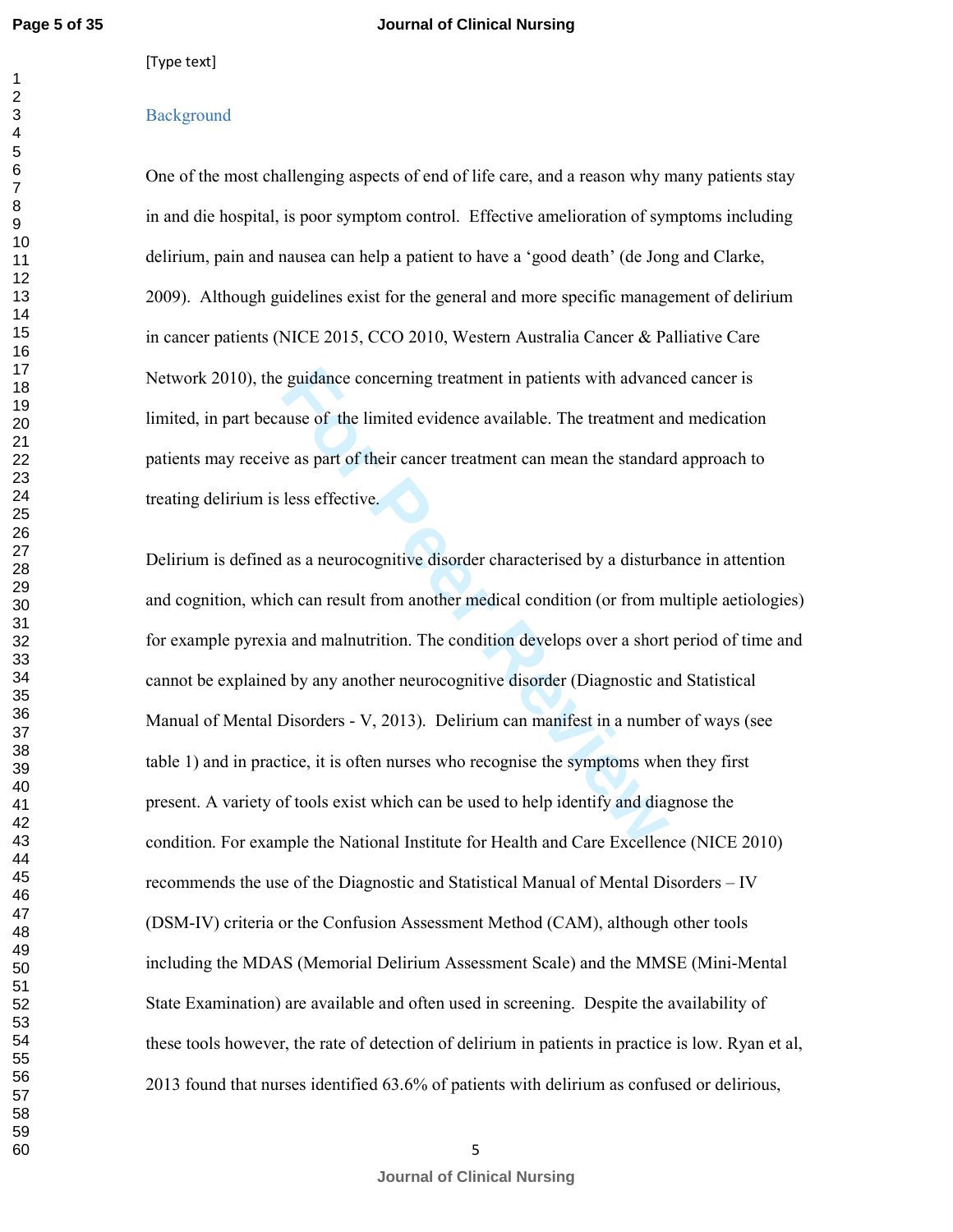#### **Page 6 of 35**

#### [Type text]

however only 43.6% of those patients had the observation they were confused recorded in their notes. In a study of patents with advanced cancer it was found that the overall detection rate in patients with terminal cancer by any member of the palliative team was 44.9% and the detection rate of the hypoactive subtype was only 20.5%, significantly lower than that of the hyperactive/mixed subtypes (see below) (Fang et al 2008).

#### (Table 1 here)

delirium is widely used, there are distinct subtypes of de<br>cal presentation. They are: hyperactive, hypoactive and<br>onic symptoms. For example, a comparison of symptor<br>und that 50.15% had the hyperactive subtype, 24.61% t<br>o Although the term delirium is widely used, there are distinct subtypes of delirium which are based on their clinical presentation. They are: hyperactive, hypoactive and mixed, and delirium with catatonic symptoms. For example, a comparison of symptoms of delirium in a range of patients found that 50.15% had the hyperactive subtype, 24.61% the mixed subtype and 19.93% the hypoactive subtype (Grover et al 2014). In other studies, the mixed type of delirium was most common (Peterson et al 2006; Kim et al 2015). Patients with hyperactive delirium are often restless, agitated and hyper-vigilant and experience perceptual disturbances and delusions, whereas patients with hypoactive delirium demonstrate lethargy and minimal spontaneous movement (Fang et al, 2009; Grover et al, 2014). The identification of different subtypes raises the issue of whether they should be treated as separate conditions, especially noting that patients experiencing hypoactive and mixed types of delirium have a poorer prognosis than those with hyperactive delirium (Kim et al, 2015), suggesting different treatment approaches may be needed.

Estimates for total cancer deaths in 2012 were 8.2 million (about 22,000 cancer deaths a day), and by 2030 the global burden is expected to grow to 21.7 million new cancer cases and 13 million cancer deaths (American Cancer Society 2015). The prevalence of delirium in patients with terminal cancer ranges from 28% to 85% (Minagawa et al 1996; de la Cruz et al, 2015; Massie et al 1983). This large variation may be a result of the difficulties involved

 

**Journal of Clinical Nursing**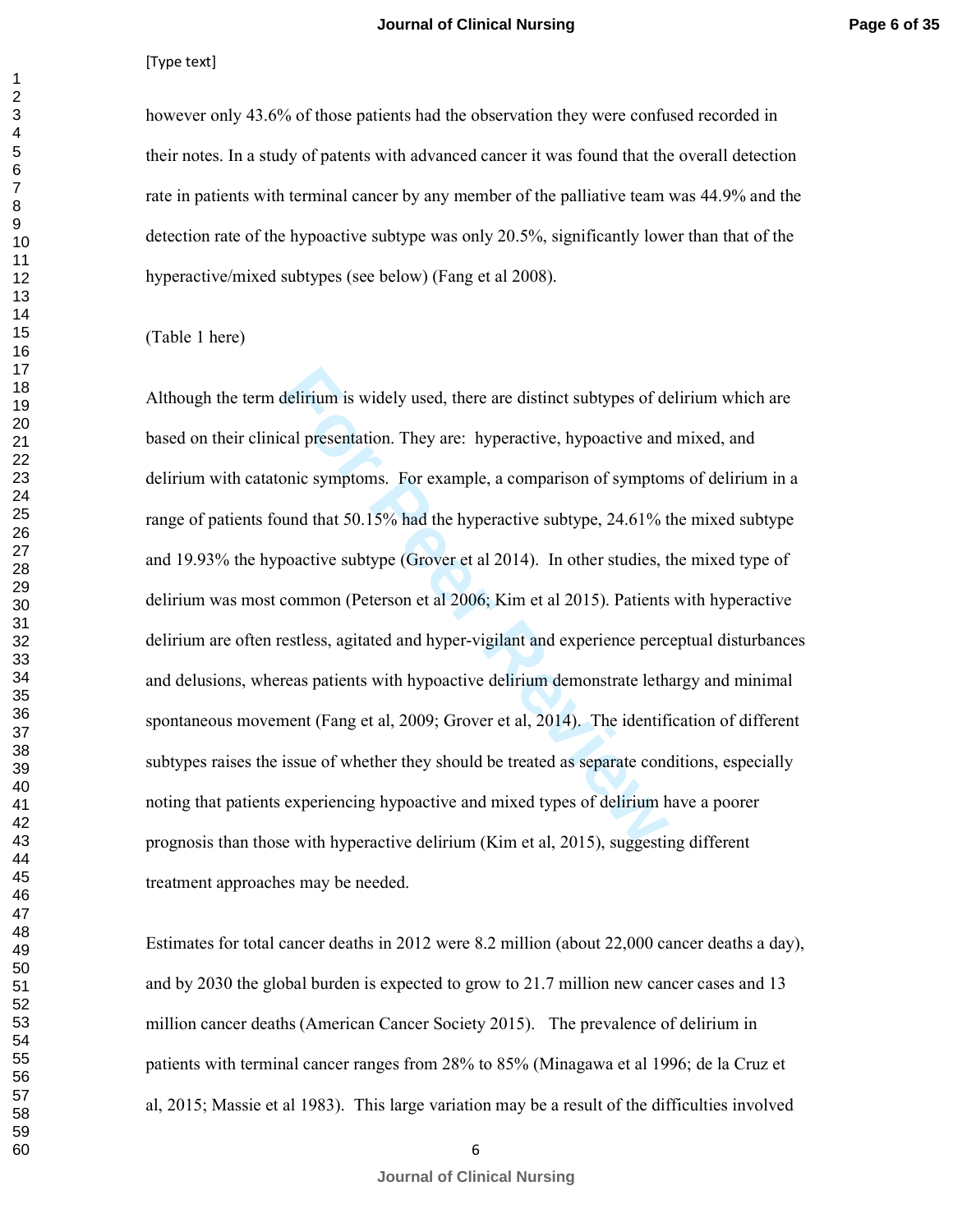$\mathbf{1}$ 

#### **Journal of Clinical Nursing**

[Type text]

in accurately identifying the symptoms of the different subtypes of delirium (particularly hypoactive delirium), misdiagnosis, or a lack of the training staff need to make an assessment. Patients with cancer are at particular risk of developing delirium for a number of reasons, including exposure to certain drugs (opioids, corticosteroids, and benzodiazepines) (Gaudreau, 2005), and the presence of bone metastases and haematological malignancies (Ljubisavljevic and Kelly, 2003). In a recent literature review it was concluded that there needs to be a greater understanding of delirium in palliative care, including its pathophysiology and causation, as well as its treatment (Grassi et al 2015).

# Current Clinical Management

**Example 12 Solution**, as well as its treatment (Grassi et al 2015).<br> **For Peer Review 12 Solution** in the care of people with delirium involve non-pharma<br> **For Peer Review Allen Constant Constant Constant Constant Constan** Current approaches to the care of people with delirium involve non-pharmacological and pharmacological management. Non-pharmacological interventions are recommended such as nurses ensuring there is a clock visible in clinical areas and explaining to patients where they are and introducing themselves and other staff members, helping to keep patients orientated to time and place (NICE, 2010). Preventing precipitating factors such as constipation and dehydration can also help (NICE 2010), and this entails nursing staff planning care to ensure patients are mobilised, encouraged to drink and that bowel movements are monitored. Pharmacologically, the recommended initial treatment is a short term, low dose course of haloperidol or olanzapine. Hui et al (2010) for example found olanzapine was given to 17% of delirious patients and haloperidol to 72% of the patients, perhaps reflecting the evidence that Haloperidol has been shown to reduce symptoms of delirium in patients with cancer with no significant side effects (Akechi et al 1996). Delirium is also one of the most common reasons patients with advanced cancer are prescribed sedation (Alonso-Babarro et al, 2010;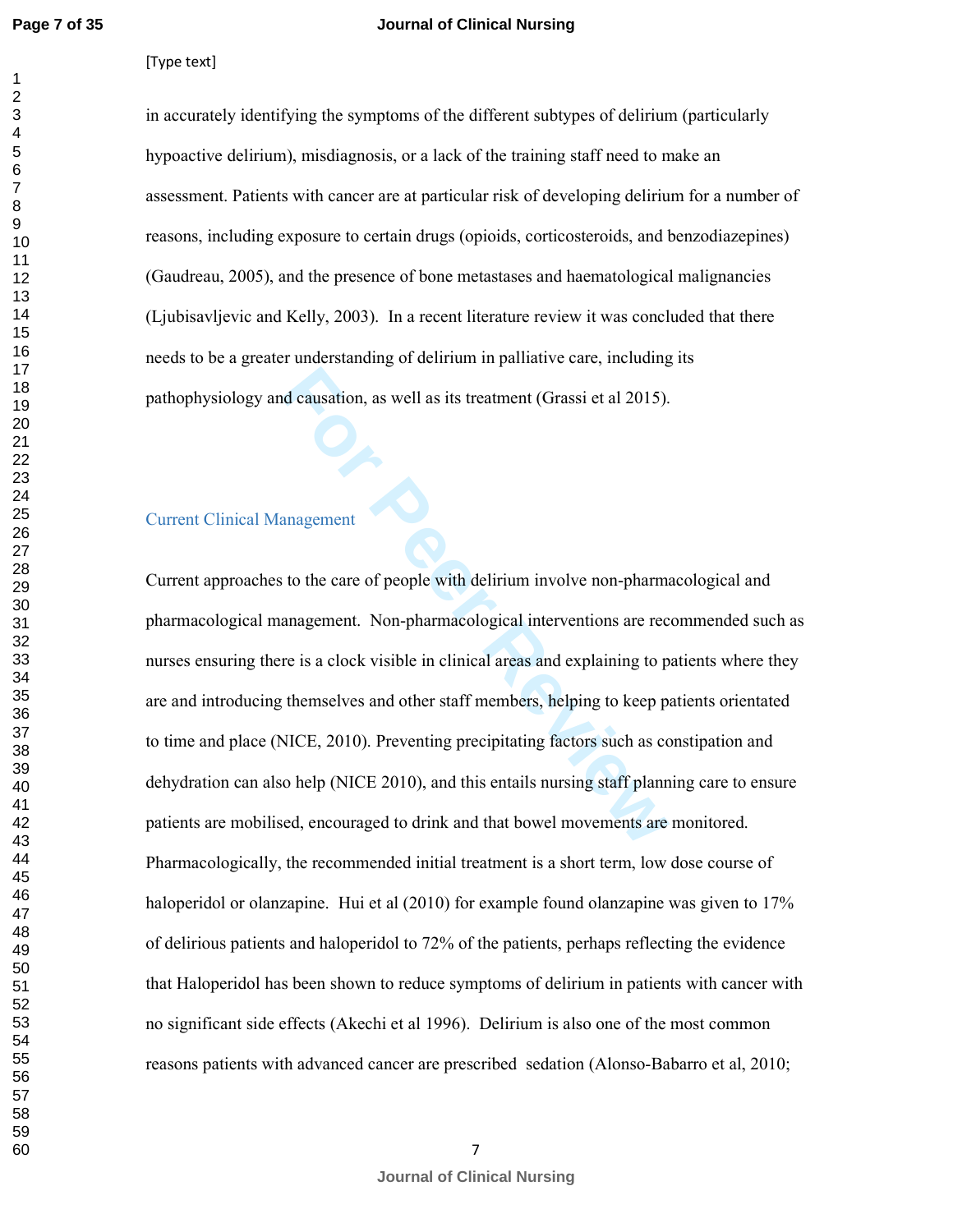Beller et al, 2014), which has been criticised on the basis that its use should be decided on an individual basis (National Ethics Committee, Veterans Health Administration, 2007).

The management of delirium requires an interdisciplinary approach (Milisen et al, 2001; Meagher, 2001) with nurses holding a key role in its prevention, detection and management (Siddiqi et al 2006), as they are at the front line of care and provide the majority of screening on admission to hospital. Tools available for nurses to use to identify the presence of delirium include the Mini-Mental State Exam (MMSE) which is comprised of five sections assessing orientation, registration, attention, recall and language. Its use has been effective in detecting delirium and as a diagnostic aid (Anthony 1982; Faught 2014). On the basis of the outcome nurses can refer patients to the appropriate healthcare professionals for further assessment and treatment.

EMini-Mental State Exam (MMSE) which is comprised in exam, registration, attention, recall and language. Its use has a diagnostic aid (Anthony 1982; Faught 2014). Concept refer patients to the appropriate healthcare profes Despite the increasing amount of research into delirium experienced at the end of life in the past decade (Close and Long, 2012; Harris, 2007), there are very few studies that focus on the treatment of delirium in patients with advanced cancer., A review of the evidence exploring the management of delirium in patients post-surgery and those being cared for in intensive care settings, found delirium can be improved in around half of patients by removing precipitating factors (Kang et al 2013). Although this highlights some useful evidence for practice, the study did not specifically address the needs of patients with advanced cancer, where it is often not possible to eliminate some of the precipitating factors identified. Patients who are at the end of their life as a result of advanced cancer are often receiving chemotherapy and opioid pain relief, which may mean the delirium experienced and the treatment for that delirium is different to that experienced by patients who do not have advanced cancer.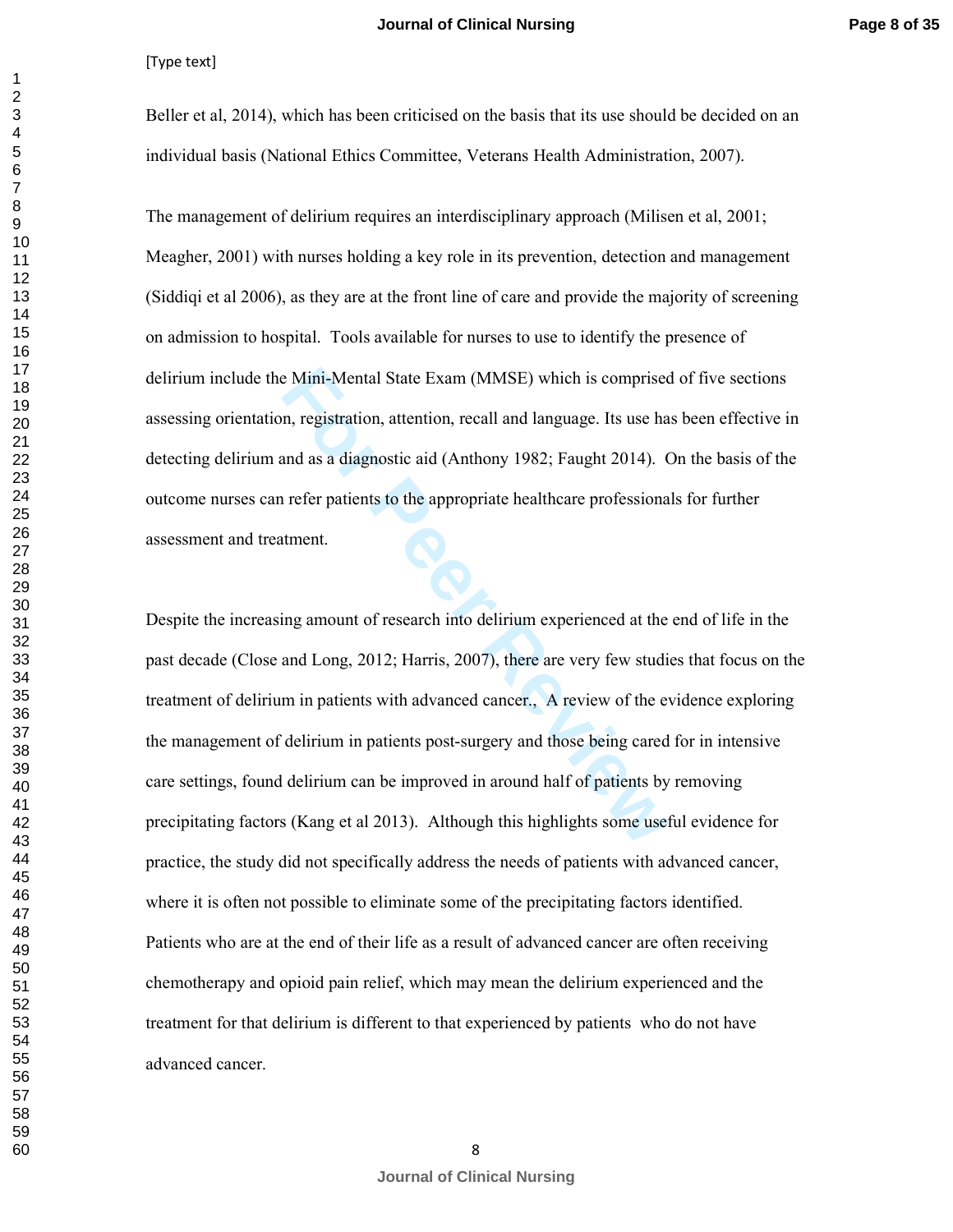$\mathbf{1}$  $\overline{2}$  [Type text]

#### Design

The design of this study is an integrative literature review. The purpose of nursing research is to solve problems or answer questions that are relevant to nursing practice (Polit and Beck, 2014). The clinical management of delirium in patients with advanced cancer is one such problem. Although it is a common phenomenon (Minagawa et al 1996; de la Cruz et al, 2015; Massie et al 1983), there is little guidance in practice concerning how best to manage it. The review question was developed using the Population, Intervention and Outcome elements of the PICO model (Polit and Beck, 2014). This was used to guide the development of the question and because the focus was on studies reporting any intervention to alleviate delirium in patients with advanced cancer the C (comparator) element was not required. This process is summarised in Table 2.

#### (Table 2 here)

Fraction was developed using the Population, Intervention and<br>
Formulation Composition and Beck, 2014). This was used to guid<br>
because the focus was on studies reporting any interver<br>
with advanced cancer the C (comparator An initial search revealed there was little research reporting the treatment of delirium in patients with advanced cancer. Consequently although a systematic review is generally the recommended approach (Cullinan, 2005), it was not appropriate for this question because of the variety of interventions explored in the relevant literature. In view of this an integrative review was undertaken. In contrast to a systematic reviews, which aim to systematically search for, appraise and synthesise research evidence, aiming for exhaustive and comprehensive searching (Grant and Booth, 2009) and adhere to a strict design based on explicit, pre-specified, and reproducible methods (Gopalakrishnan and Ganeshkumar 2013) and generally focus on randomised controlled trials (Akenborg 2005), in an integrative of review, studies using diverse methodologies can be included and the approach has the potential to play a greater role in evidence-based practice for nursing (Whittemore and Knafl 2005). It is a review method which summarises previous empirical or theoretical literature, to

**Journal of Clinical Nursing**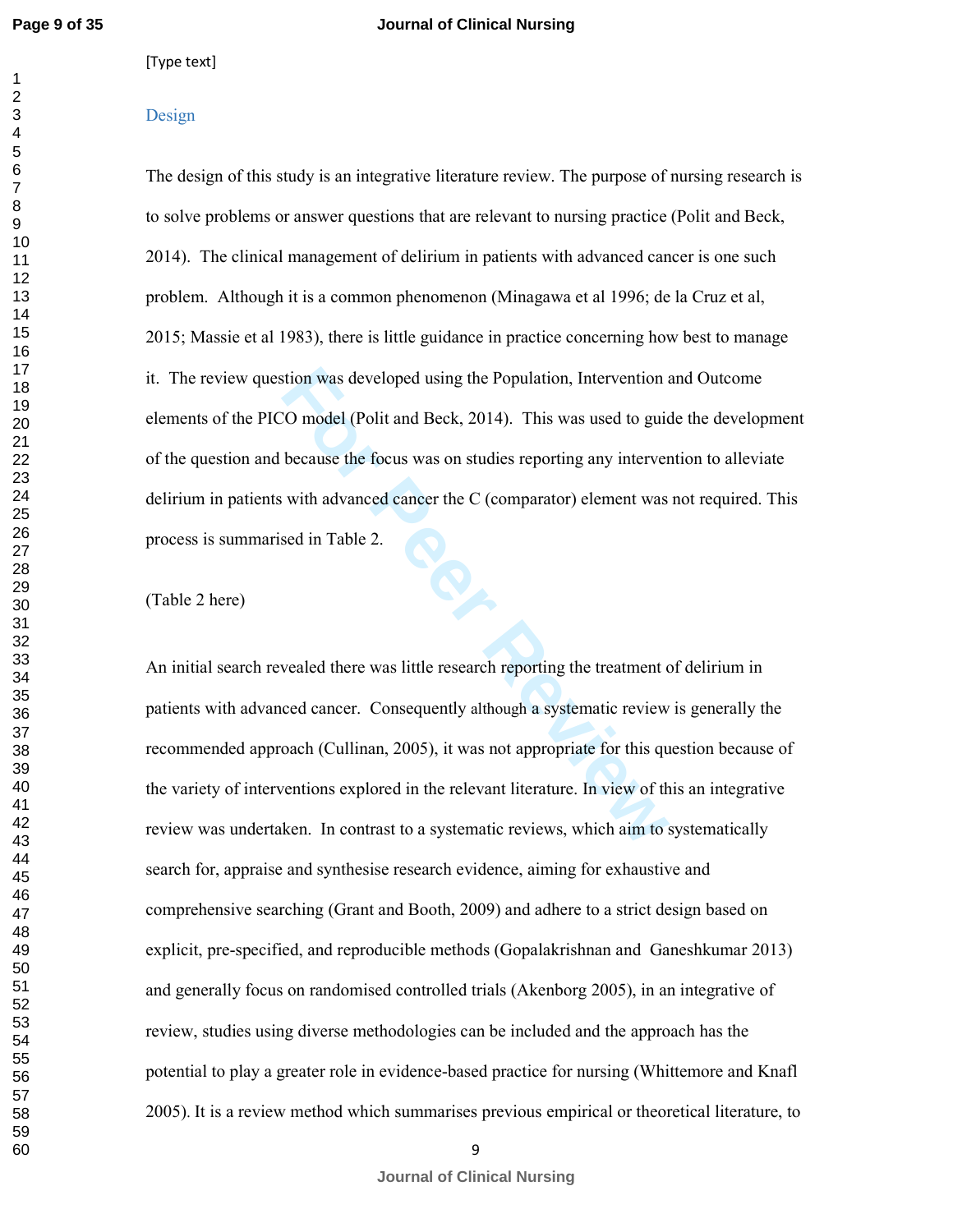provide a more comprehensive understanding of a healthcare problem (Broome 1993 [cited in Whittemore and Knafl, 2005]). The primary sources included in an integrative review need to be logically grouped to facilitate analysis (Whittemore and Knafl, 2005). Ryan (2013) recommends that the similarities and differences of the findings of different studies and patterns in the data should be explored and in the review reported here there were interventions that could be considered together.

#### Search Methods

**EDLINE, CINAHL, ProQuest Nursing and Allied Healt**<br>use they were likely to include sources addressing the r<br>cine, nursing and psychology. The searches were condu<br>ublished in 2000 and later. Table 3 identifies the search<br>l Four databases; MEDLINE, CINAHL, ProQuest Nursing and Allied Health and PsychInfo were searched because they were likely to include sources addressing the review question as they focus on medicine, nursing and psychology. The searches were conducted in April 2016 to include papers published in 2000 and later. Table 3 identifies the search terms used. The search terms were derived from the research question and the databases were searched using those key words or phrases identified. Boolean operators (AND, OR, NOT) were used to further refine the search. A 'wildcard' was also used, which allows multiple words to be searched for which have the same truncation, for example 'deliri\*' would return results for 'delirium' and 'delirious' (Aveyard, 2010). One article was found through hand-searching through the reference lists of relevant articles (Horsely et al, 2001). Papers were excluded if they were unavailable in English, but not if they were conducted in other countries and reported in English. The inclusion and exclusion criteria used to determine the selection of papers for review are shown in Table 4.

(Table 3 here)

(Table 4 here).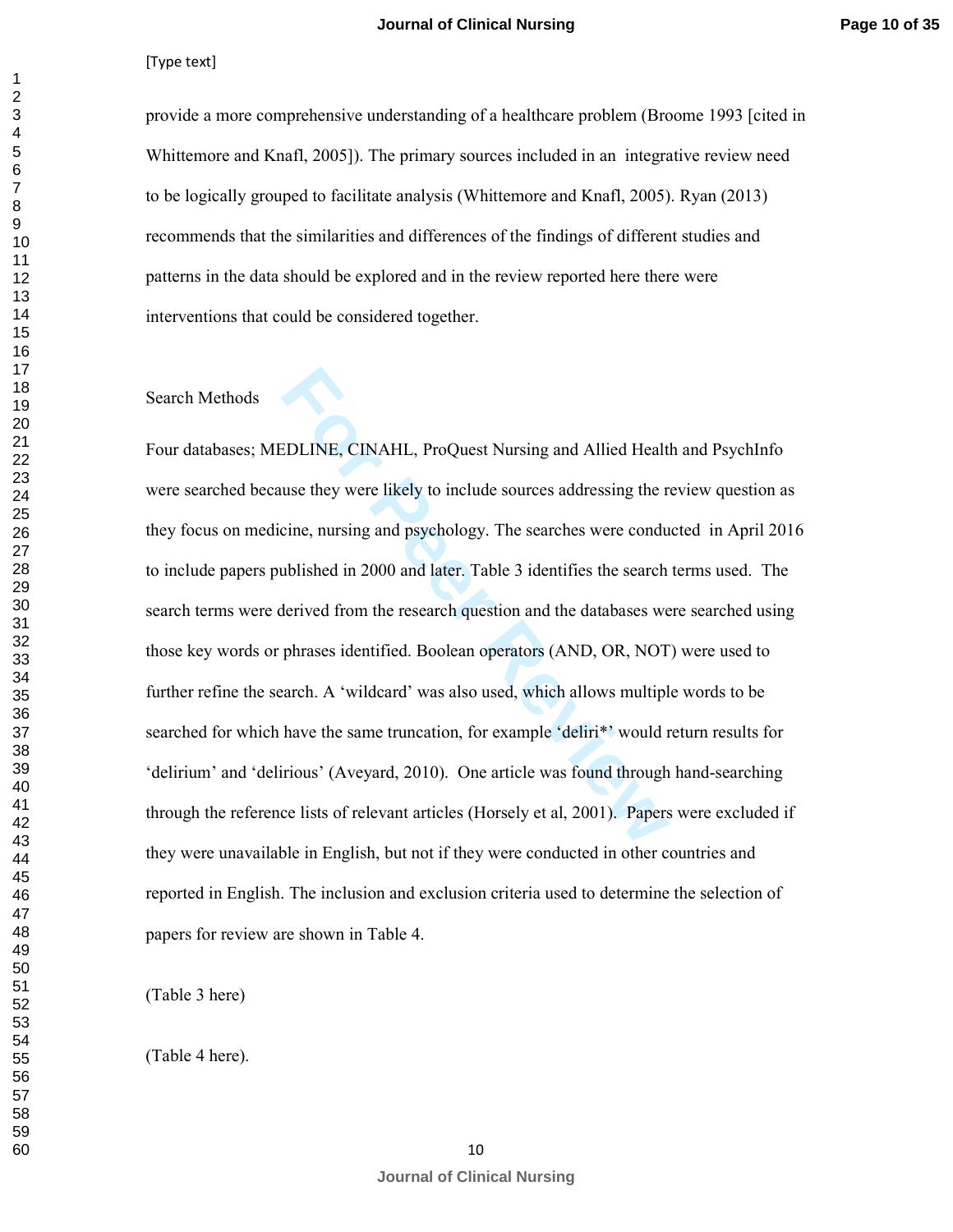#### Search Outcomes

The results of the screening process are shown in the PRISMA (Preferred Reporting Items for Systematic Reviews and Meta-Analyses) in figure 1 below. The selection of the papers for inclusion in the review was made following independent review of titles and abstracts by both authors. Titles and abstracts were identified by the systematic search of the databases noted earlier, guided by the application inclusion and exclusion criteria (Table 4). Papers found not to be relevant to the aims of study by their titles and abstracts were excluded. The full text versions of the twenty seven papers which met the inclusion criteria were obtained and read. On the basis of this second stage of independent review seven were found to be suitable for full critical review (see figure 1).

(Figure 1 here)

#### Data Abstraction

**Follow Example 12** and abstracts were exclude at the inclusion criteria were condity seven papers which met the inclusion criteria were condition several several terms of second stage of independent review seven were foun All the articles retrieved were read several times by one author and reviewed by the second author to gain a deeper understanding of the studies. A data abstraction form was used to record the key content of each paper in preparation for analysis (Polit and Beck, 2014). The design, aim sample, tool, results, limitations identified and recommendations made in the papers are summarised in table 5.

(Table 5 here)

#### Summary of the Studies included

Arai at al, 2013: This prospective study investigated terminal delirium in patients with pancreatic cancer and found that those who underwent a celiac plexus block had terminal delirium for a shorter time than those who did not.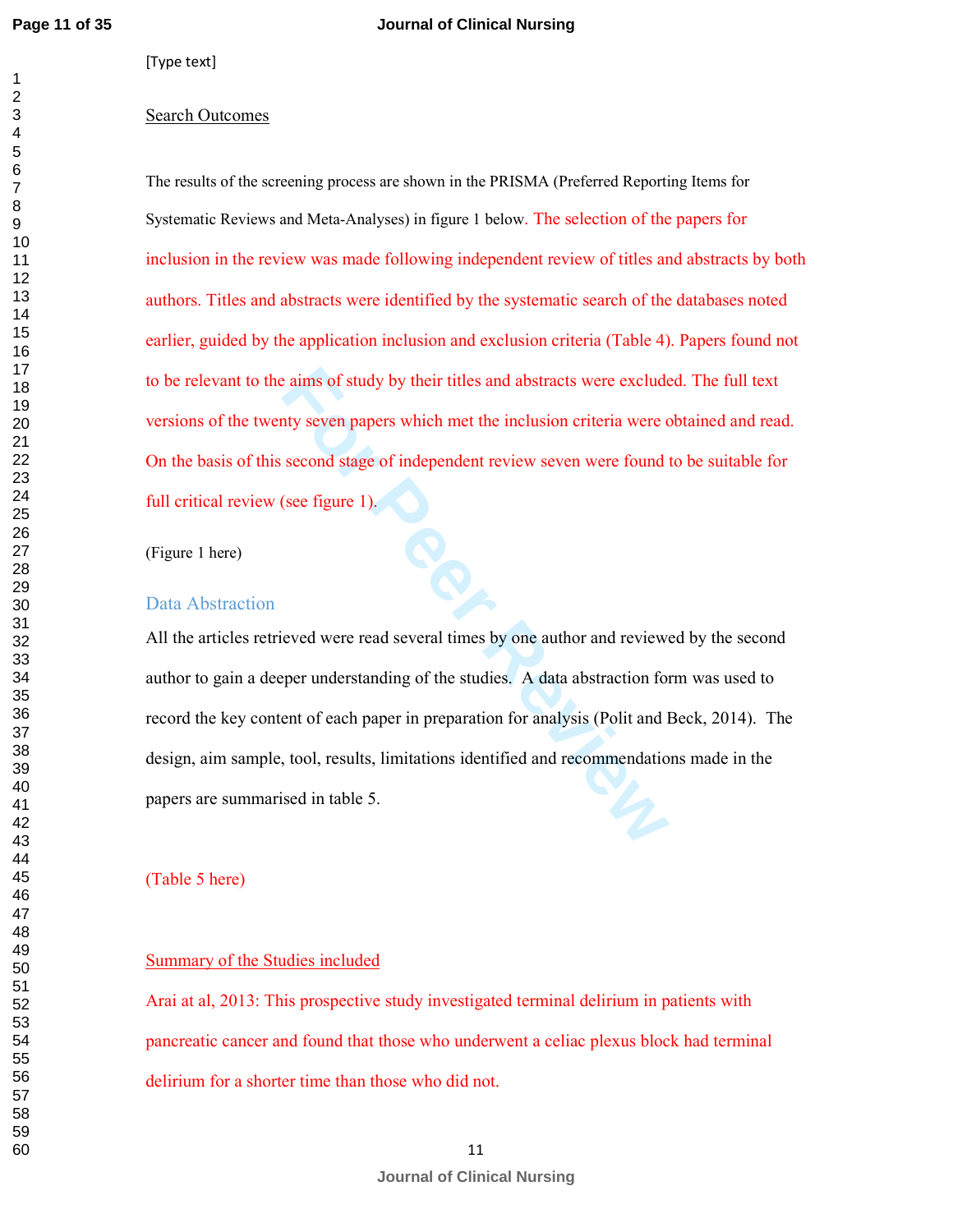Boettger and Breitbart, 2011: An open label naturally assigned study of patients with cancer (46.7% had advanced cancer) that investigated whether aripiprazole could be used to treat delirium. It found that aripiprazole may be safe and effective in treating delirium. Moryl et al, 2005: Investigated 'switching' to methadone as part of an opioid rotation strategy in patients with advanced cancer and found that methadone may be considered in treating terminal delirium before the introduction of sedation.

Morita et al, 2005: Examined opioid rotation (morphine to fentanyl) in patients with cancer receiving palliative care who were experiencing morphine induced delirium, and found that the switch to fentanyl may alleviate the delirium.

care who were experiencing morphine induced delirium<br>
II: Investigated exercise therapy as an approach to red<br> **For Transference in the antipsychotic dose was lower in the**<br> **For Transference in the antipsychotic dose was** Tatematsu et al, 2011: Investigated exercise therapy as an approach to reducing delirium in patients with cancer and found that the antipsychotic dose was lower in those in who received exercise therapy concluding that exercise therapy had potetntial as a non-pharmacological intervention for the management of delirium.

Gagnon et al, 2005: Investigated the use of methylphenidate in treating hypoactive delirium in patients with advanced cancer, finding that hypoactive delirium with no known aetiology may be improved by prescribing methylphenidate.

Breitbart et al, 2002: Demonstrated the efficacy and safety of olanzapine for use in the management of delirium patients with cancer in hospital.

#### Critical Appraisal

The articles were then subjected to critical appraisal which involved assessing the strengths and weaknesses of the selected papers in order to assess their relevance to the review question (Aveyard, 2010). The papers were reviewed to assess trustworthiness and quality using a set of recognised criteria (Mhaskar et al, 2009; Polit and Beck, 2014). The critical appraisal of the papers involved the use of a tool designed to assess the quality of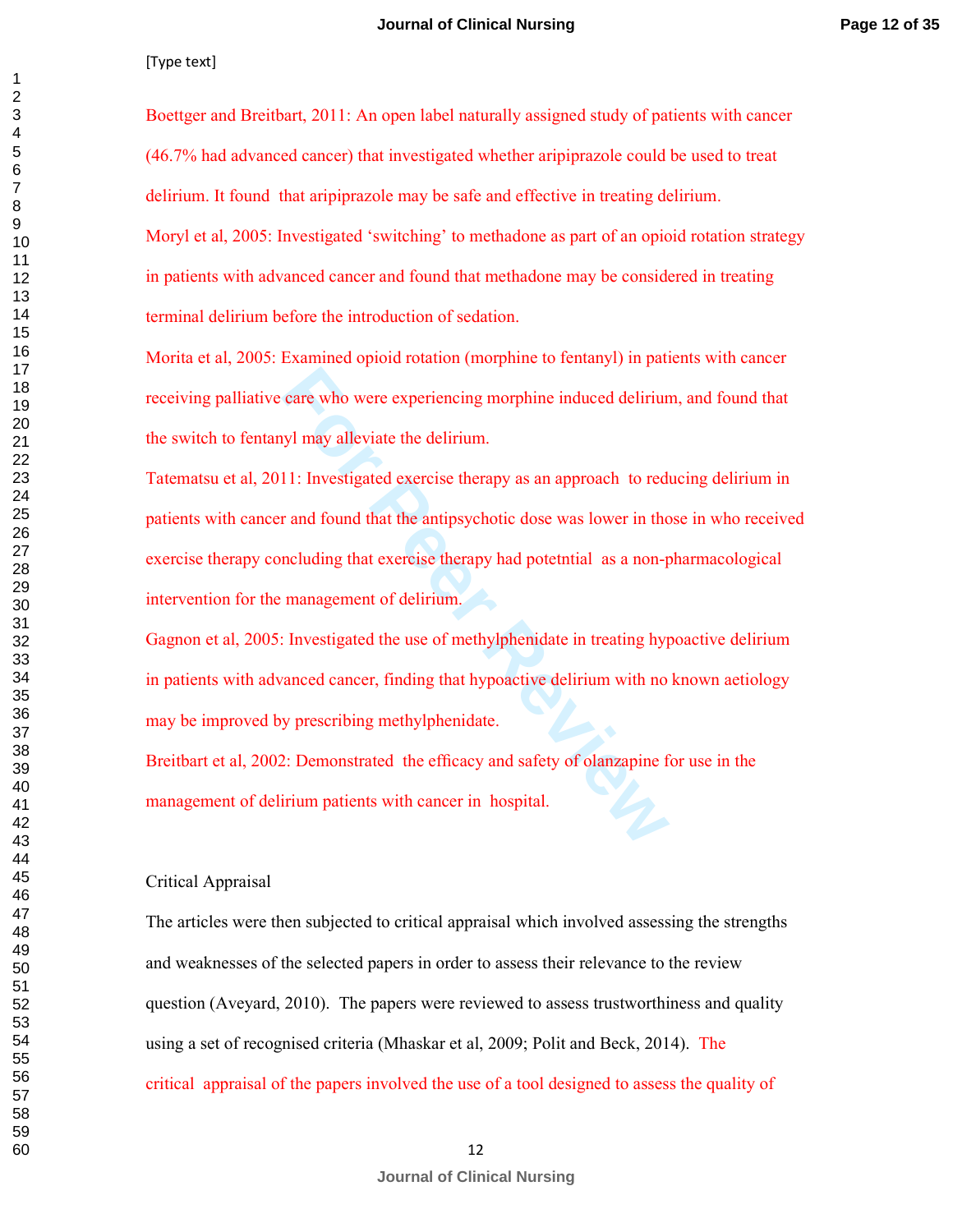#### **Journal of Clinical Nursing**

[Type text]

studies employing a quantitative design (Hek and Moule 2006), supplemented with key questions developed by Polit and Beck (2014). These were combined in an appraisal form which can been seen in figure 2.

(Figure 2 here).

The appraisal of the specific statistical tests used in the studies can be seen in table 6 (seen in the statistical analysis section below), and the overall quality ratings of the papers resulting from the application of the appraisal tool in figure 2 can be found in table 7.

(Table 7 here)

#### Synthesis

For Praisal tool in figure 2 can be found in table 7.<br>**For Praise Algeber 1.**<br>**For Praise Algeber 2.**<br>**For Praise Algeber 2.**<br>**For Praise Algeber 2.**<br>**For Praise Algeber 2.**<br>**For Praise Algeber 2.**<br>**For Praise Algeber 2.**<br> There is a lack of research which investigates delirium experienced by patients with advanced cancer and that which exists is of variable quality. No randomised control trials of interventions developed to treat delirium could be located. The review of the 7 articles suitable for inclusion demonstrated that a range of pharmacological and non-pharmacological interventions have been explored. It was not possible to combine and analyse the results using statistics because the papers investigated the use of different interventions using different methods. In view of this, the results are grouped on the basis of the main findings as a basis for further discussion of their implications. The common main findings were identified by reading through the included studies, identifying the types of interventions that were used and considering the implications of these approaches. The interventions identified were use of: atypical antipsychotics, opioid rotation, other pharmacological interventions and non-pharmacological interventions. However before considering these further, a number of general points about the studies are presented below.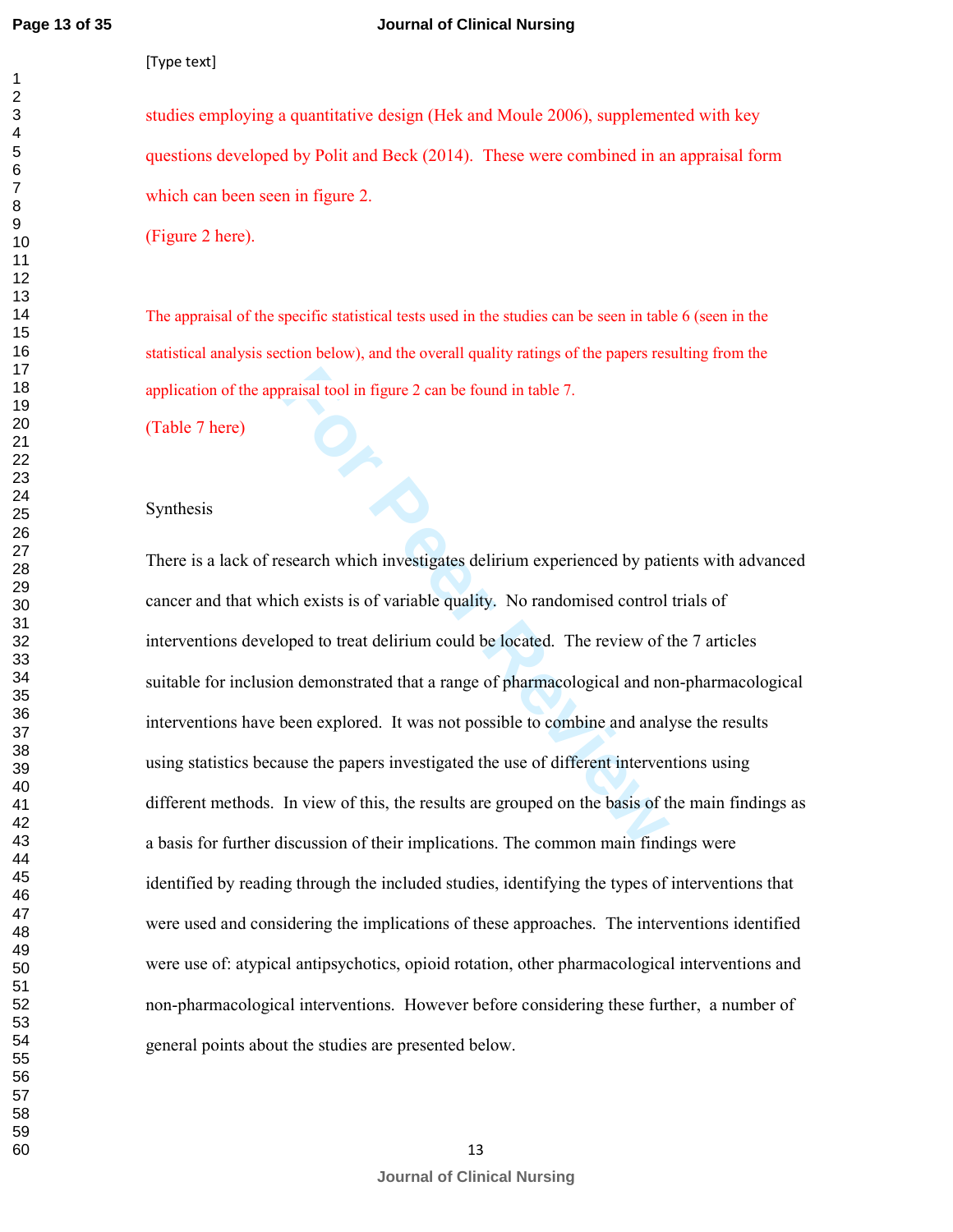#### Results

#### Design

All of the studies lacked the rigour of RCTs, as they were open-label, non-blinded and nonrandomised (Sedgwick 2014), although most did report statistically significant results (apart from Moryl et al, 2005 which does not include any statistical analysis). All of the studies excepting Tatematsu et al (2011) were prospective in nature.

#### Sampling

I purposive sampling, a technique often used in qualitatianticipants who can best address the purpose of the student f sampling can introduce bias because of the absence of fowever in the studies reviewed here, the sample The studies all used purposive sampling, a technique often used in qualitative research, where researchers select participants who can best address the purpose of the study (Aveyard, 2010). This type of sampling can introduce bias because of the absence of randomisation (Clifford, 1997). However in the studies reviewed here, the sample characteristics were so specific that it may have been difficult to recruit the patients in any other way. Excepting Breitbart et al (2002) sample sizes were less than 30 (the 2010 study by Tatematsu used 31 patients for the control group and 17 for the intervention group) which affects the statistical significance of the findings (Krithikadatta, 2014). Power calculations to determine the sample size required to test their hypothesis (Polit and Beck, 2014), were not carried out, (or were not reported on), in the seven studies.

#### Tools

A number of tools were used to collect data about the presence and severity of delirium. The MDAS was the commonest (Boettger and Breitbart 2011, Moryl et al 2005, Breitbart et al 2002). The Japanese version, which omits some the original items, was used by Morita et al (2005). The CAM, DOS and MMSE were used in other studies (Tatematsu et al 2011; Arai et al 2013; Gagnon et al 2005). The use of different tools means identification of delirium varied between the studies. Those using MDAS applied different thresholds for the definition

**Journal of Clinical Nursing**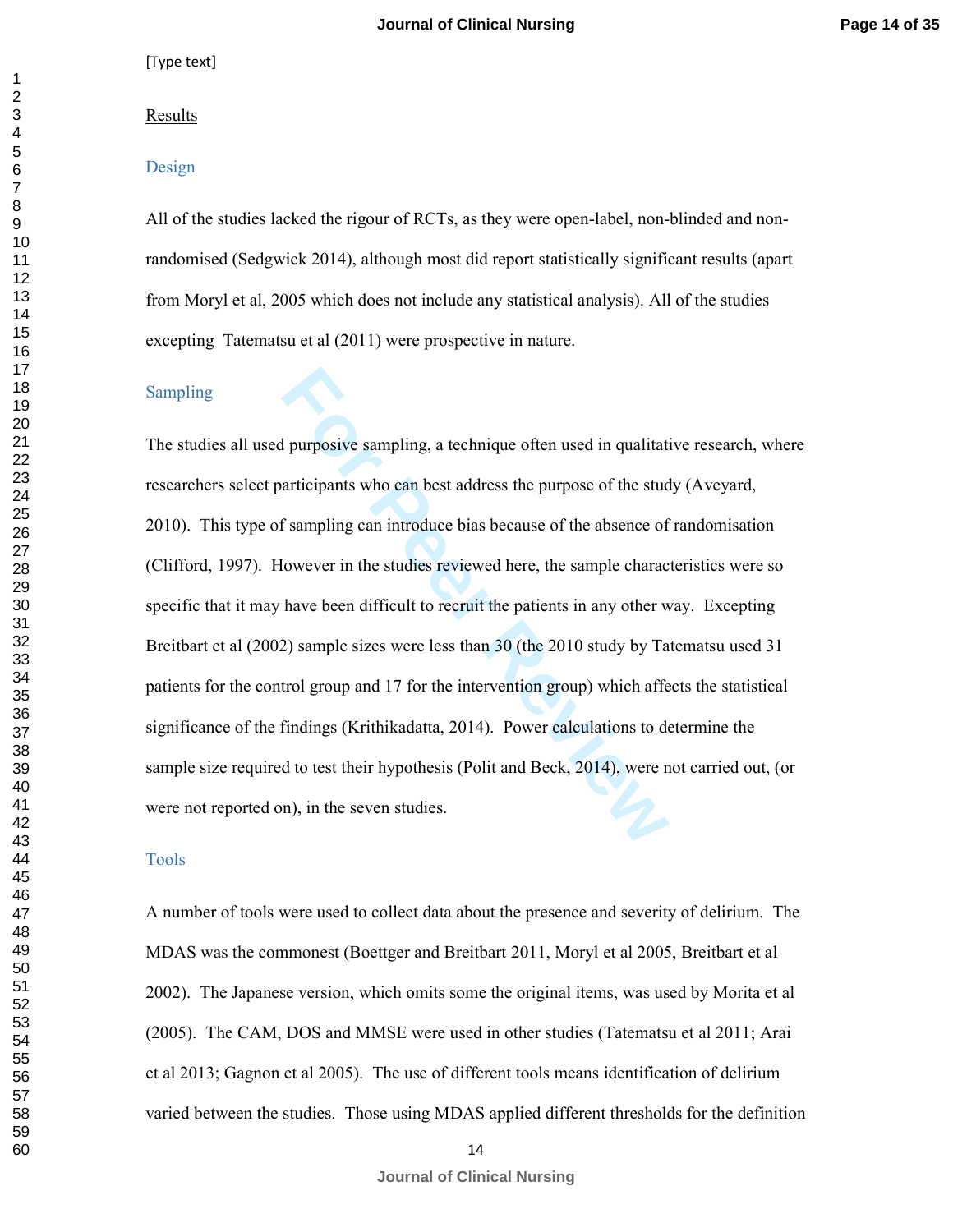#### **Journal of Clinical Nursing**

[Type text]

of delirium, for example Breitbart et al (2002), Boettger and Breitbart (2011) and Morita et al (2005) considered an MDAS < 10 to indicate delirium resolution, whereas a score of less than 13 is generally accepted as accurate (Alici and Breitbart, n.d).

#### Statistical Analysis

All of the papers include statistical analysis of the results (producing inferential statistics) apart from Moryl et al (2005), which includes descriptive statistics. The statistical test used depends on the type of data, whether it is parametric or non-parametric, and then the type of data generated; nominal, ordinal, interval or ratio. Parametric data follows a normal distribution (usually a sample of 30 or more is required for this) and non-parametric data does not follow normal distribution (Krithikadatta, 2014). A variety of statistical tests were used to analyse the data. Table 6 summarises the tests used and their appropriateness for the type of data they were analysing (Institute for Digital Research and Education, n.d.).

(Table 6 here)

#### Main Treatment Approaches

#### Atypical Antipsychotics

The use of atypical antipsychotics was explored in two of the papers, olanzapine (Breitbart et al 2002) and aripiprazole (Boettger and Breitbart 2011). Both report statistically significant results, with Boettger and Breitbart (2011) recording the mean MDAS at T1 was 18.0 which reduced to a mean MDAS at a stable dose of aripiprazole at T3 of 8.3 ( $p \le 0.001$ ). Breitbart et al (2002) found 76% of the patients had resolution of their delirium at T3 based on an MDAS of < 10, meaning the MDAS score improved from 19.85 ( $\pm$  3.79) to 10.78 ( $\pm$  7.31), P  $= 0.001$ . The statistical significance of these findings needs to be treated with caution because of the open-label non-randomised study designs. For example Breitbart et al (2002)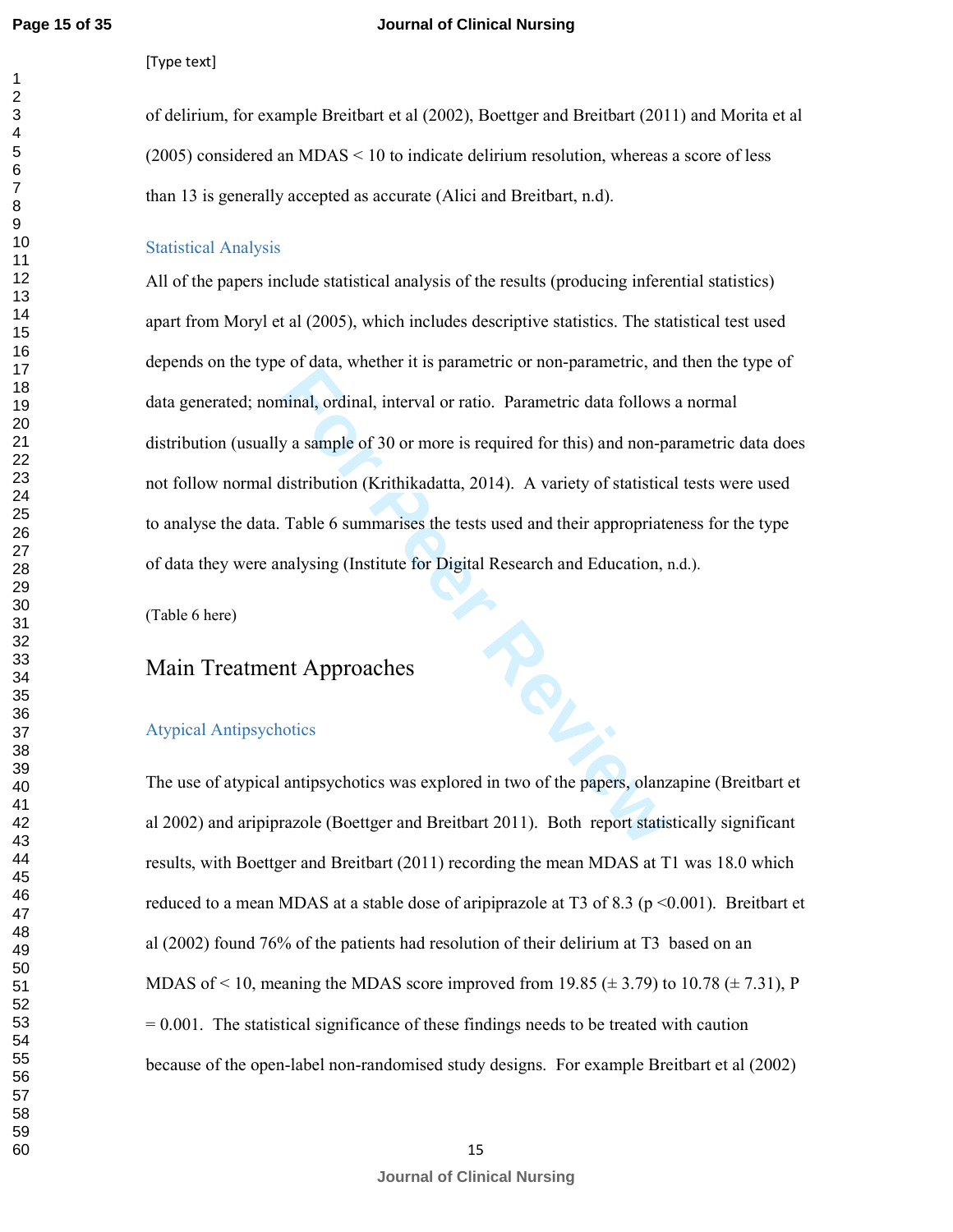analysed confounding factors and found that treatment outcome was affected by designation of the delirium subtype. This suggests that the management of subtypes could be different.

#### Opioid Rotation

mproved from 23.6 to 10.6, but it is not specified if this<br>dian. When Fentanyl was introduced the mean MDAS<br> $p < 0.001$ ) (Morita et al 2005). However, the tool used thereoris<br>for the MDAS, with some of the original items ex Two studies explored opioid rotation in the management of delirium. The change to Methadone for patients with morphine induced delirium (Moryl et al, 2005), and the replacement of morphine with Fentanyl (Morita et al, 2005). Moryl et al (2005) found 'average' MDAS improved from 23.6 to 10.6, but it is not specified if this is referring to the mean, mode, or median. When Fentanyl was introduced the mean MDAS decreased from 14 at T1 to 3.6 at T3 ( $p < 0.001$ ) (Morita et al 2005). However, the tool used to collect this data was the Japanese version of the MDAS, with some of the original items excluded, so again the results need to be regarded with caution.

#### Other Pharmacological Interventions

Two studies reporting other pharmacological interventions were located. The first investigated the use of a Celiac Plexus Block (CPB), and it was found that the duration of Terminal Delirium (TD) was lower in the CPB group than the control group  $(1.8 \pm 2.9 \text{ vs } 1.8 \pm 1.9 \text{ s})$  $10.4 \pm 7.5$  days respectively) (Arai et al, 2013). In the second Methylphenidate hydrochloride (Gagnon et al 2005) was prescribed for patients with hypoactive delirium resulting in an improvement from  $20.9 \pm 4.9$  pre-treatment to  $27.8 \pm 2.4$  on the MMSE when the patients were on a stable dose of methylphenidate (Gagnon et al 2005). Its use for the treatment of hypoactive delirium in the study limits its generalisability to other forms of delirium.

Non-Pharmacological Intervention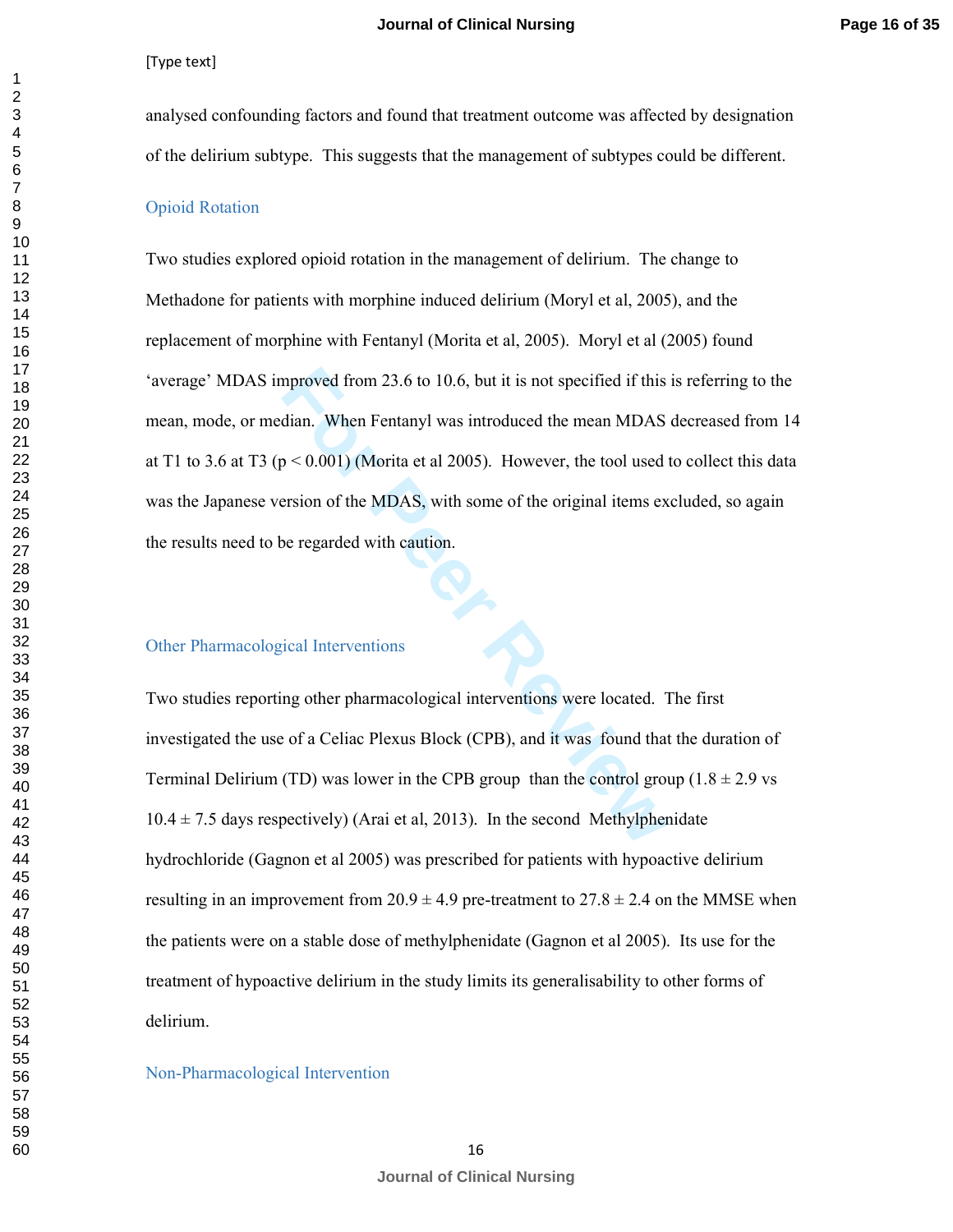$\mathbf{1}$ 

#### **Journal of Clinical Nursing**

[Type text]

The only report of a non-pharmacological intervention located, investigated the use of exercise therapy (Tatematsu et al, 2011). It found that antipsychotic dose was lower in the experimental group (2.198mg) than the control group (5.533mg) ( $P \le 0.036$ ), however the sample size was too small for the results to be generalizable. This study indicates there may be potential in non-pharmacological interventions as a wider range of staff would be able to deliver them.

#### **Discussion**

research demonstrate that although there has been some<br>irium in patients with advanced cancer, relatively few r<br>d. In terms of pharmacological interventions, the use o<br>ced mean MDAS scores (Boettger and Breitbart, 2011;<br>I The findings of the research demonstrate that although there has been some investigation of the treatment of delirium in patients with advanced cancer, relatively few rigorous studies have been conducted. In terms of pharmacological interventions, the use of atypical antipsychotics reduced mean MDAS scores (Boettger and Breitbart, 2011; Breitbart et al, 2002), as did opioid rotation (Moryl et al, 2005 and Morita et al, 2005), a celiac plexus block reduced the duration of terminal delirium (Arai et al, 2013), and methylphenidate was found to be effective in patients with hypoactive delirium (Gagon et al, 2005). The one report of a non-pharmacological intervention found that the dose of antipsychotics could be reduced for patients participating in exercise therapy (Tatematsu et al, 2011).

The findings of this literature review are inconclusive in terms of identifying a single safe and effective treatment for delirium experienced by patients with advanced cancer. Haloperidol is often the first line treatment for delirium (NICE, 2010), however, a conference paper identified in the literature search reported that haloperidol alone was insufficient to control delirium in patients with advanced cancer because while 128 of the 167 patients required therapy with only haloperidol, 39 required a second neuroleptic to control symptoms (Susman, 2014).

Another first line treatment for delirium is olanzapine, which Breitbart et al (2002) investigated and even though the rigour of the study is not comparable with an RCT, the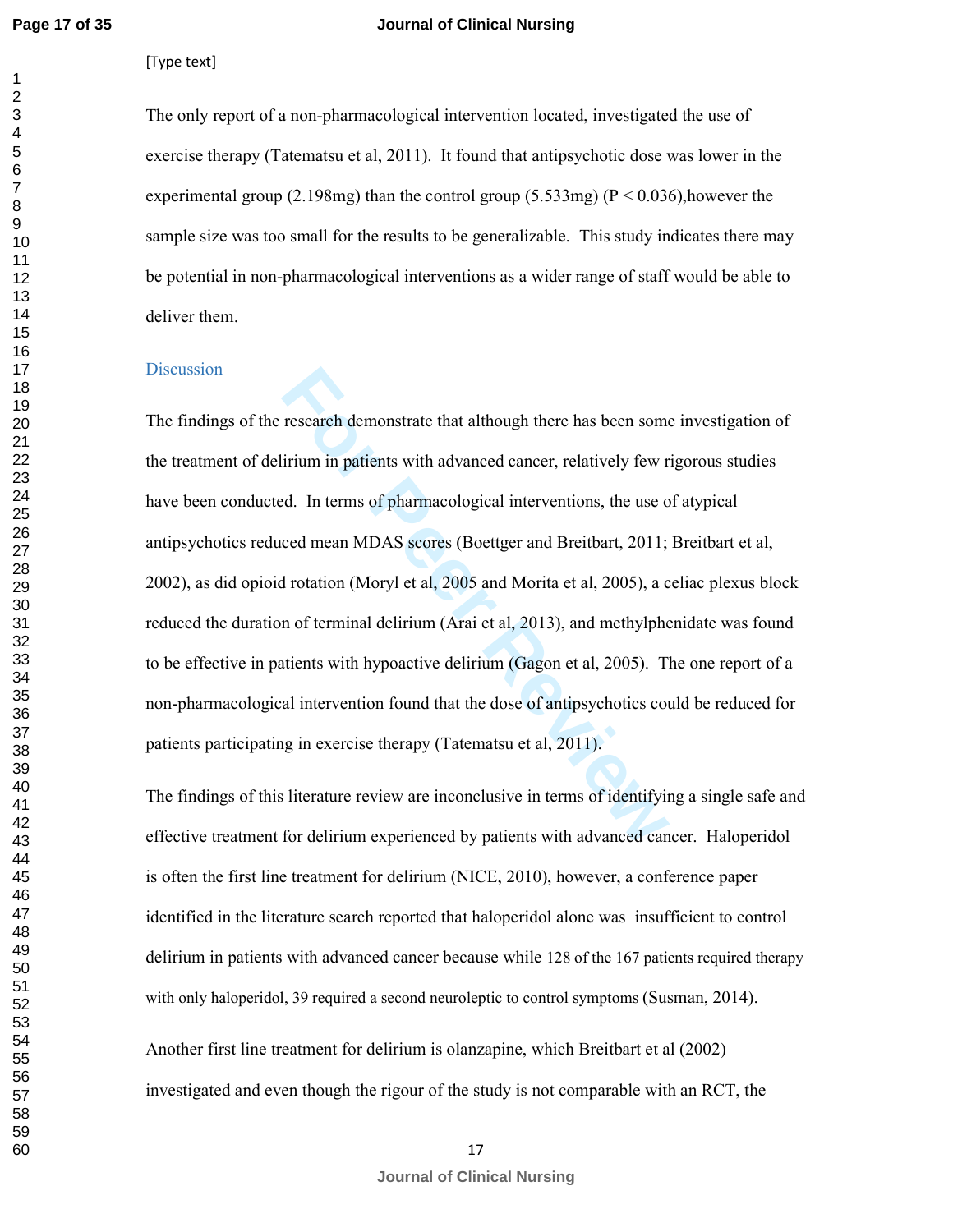results were still deemed to be significant. The use of aripiprazole has not been explored to a great extent although small studies such as the one by Boettger and Breitbart (2011) indicate it has helped resolve delirium. Further work is needed to determine if it can be added to the drugs licenced to treat delirium.

In and are prescribed opioids for pain relief even thought<br>
in and are prescribed opioids for pain relief even thought<br>
in the station is important for the treatment of delirium in paties<br>
harmacological intervention studi The substitution of one opioid for another can improve therapeutic response and/or reduce side effects (Moryl et al 2005; Morita et al 2005; Knotkova et al, 2009). Cancer patients often experience pain and are prescribed opioids for pain relief even though this increases the risk of delirium (Gaudreau et al, 2007; Morrison et al 2003). Further investigation of the effects of opioid rotation is important for the treatment of delirium in patients with advanced cancer. The final pharmacological intervention studied was the use of methylphenidate hydrochloride in patients with hypoactive delirium (Gagnon et al, 2005). Methylphenidate is licenced to treat attention-deficit hyperactivity disorder (ADHD) (BNF, 2014). It works by increasing the amount of dopamine available in areas of the brain responsible for reward and motivation (Volkow et al, 2012) and causes a 'calming' effect on patients with ADHD. Because the pathophysiology of delirium is still not fully understood (Bush and Bruera 2009), it is not clear how methylphenidate works to improve symptoms. This suggests further trials of this agent would be of value.

The one non-pharmacological intervention studied was exercise therapy (Tatematsu et al, 2011), which was found to be a useful adjunct to pharmacological treatment in mental health settings and is of relatively low cost (Daley, 2002). Studies which explore nonpharmacological interventions are of particular interest to nurses, because if they are proven to be effective, they can be readily incorporated into the nursing management of patients with delirium. They are also useful because they can be investigated without the concomitant risk of adverse effects such as side effects or serious complications, anaphylactic shock for example, that can occur with pharmacological interventions (Cancer Research UK, 2015).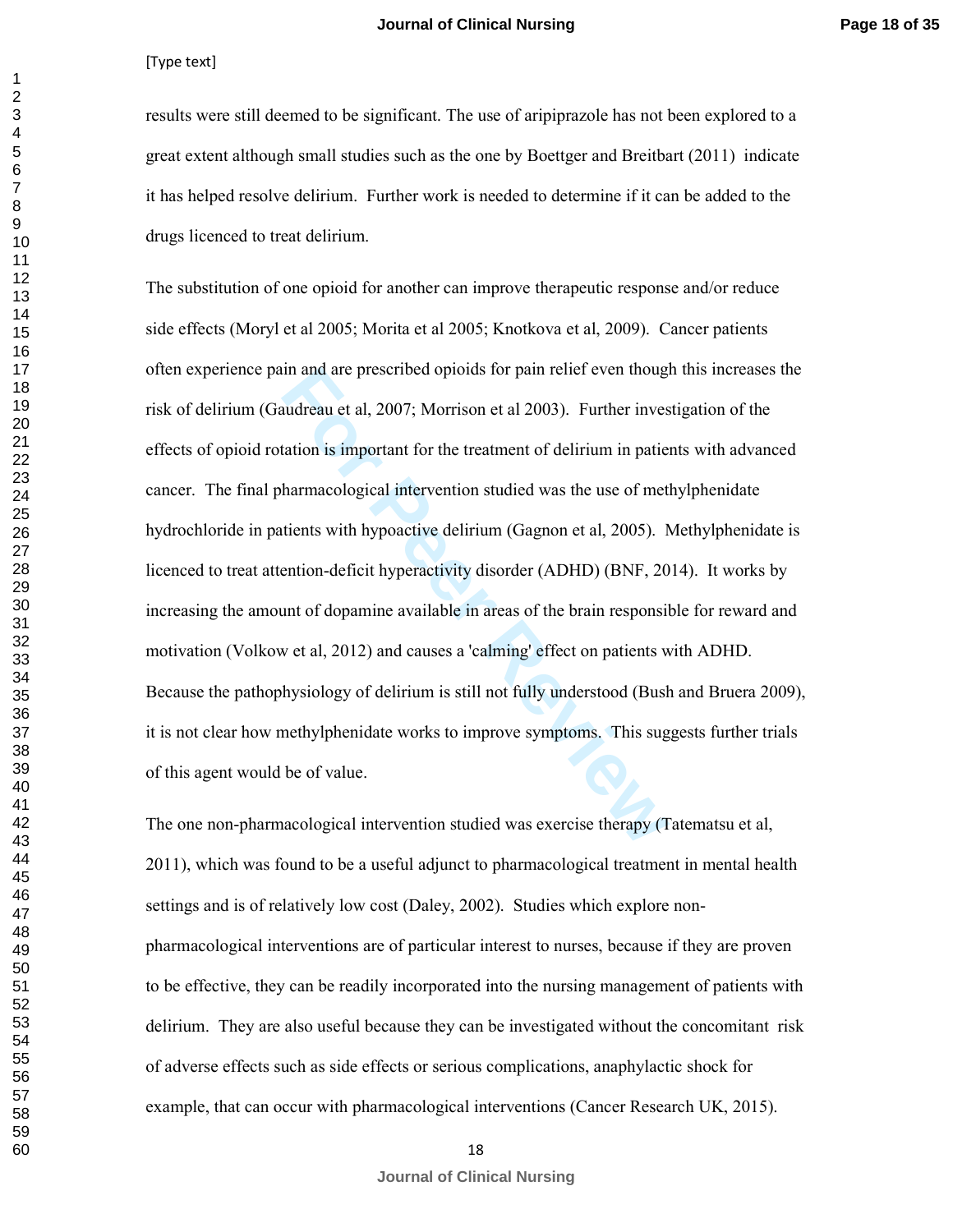#### **Journal of Clinical Nursing**

[Type text]

There remains limited information from randomised controlled trials of pharmacological agents to guide practice in evidence-based neuroleptic administration to cancer and palliative care patients (Bush and Bruera 2009). Further research is needed to determine efficacious and safe drugs and dosages for the different delirium subtypes and aetiologies, as well as the role of nonpharmacological and environment management strategies in improving improve the comprehensive multifaceted management of this distressing syndrome (Bush and Bruera 2009).

implications of the findings for clinical practice it is im<br>alleviate the distressing symptoms of delirium. Althou,<br>n delirium such as aripiprazole and olanzapine cannot b<br>ling exercise therapy could be considered. Also th With regard to the implications of the findings for clinical practice it is important to consider options available to alleviate the distressing symptoms of delirium. Although treatments unlicensed for use in delirium such as aripiprazole and olanzapine cannot be introduced, interventions including exercise therapy could be considered. Also the findings suggest that initiating discussions with doctors and pharmacists about the potential of opioid rotation is worthy of further exploration. In addition practicing in accordance with current guidelines for the care and treatment of delirium, including the provision of aides to orientation (for example having clocks and calendars visible in clinical areas), should remain a priority of care (NICE 2010).

#### Limitations

As with any literature review this one has limitations. For example, unpublished or 'grey' literature was not included which has the potential to introduce publication bias, in that journals tend to favour articles which report positive results, leading to over-representation of significant findings (Cullinan, 2005; Polit and Beck, 2014). Also in view of the type of interventions used in the treatment of delirium the nature of the studies reported varied, an integrated approach was taken because a meta-analysis was not possible.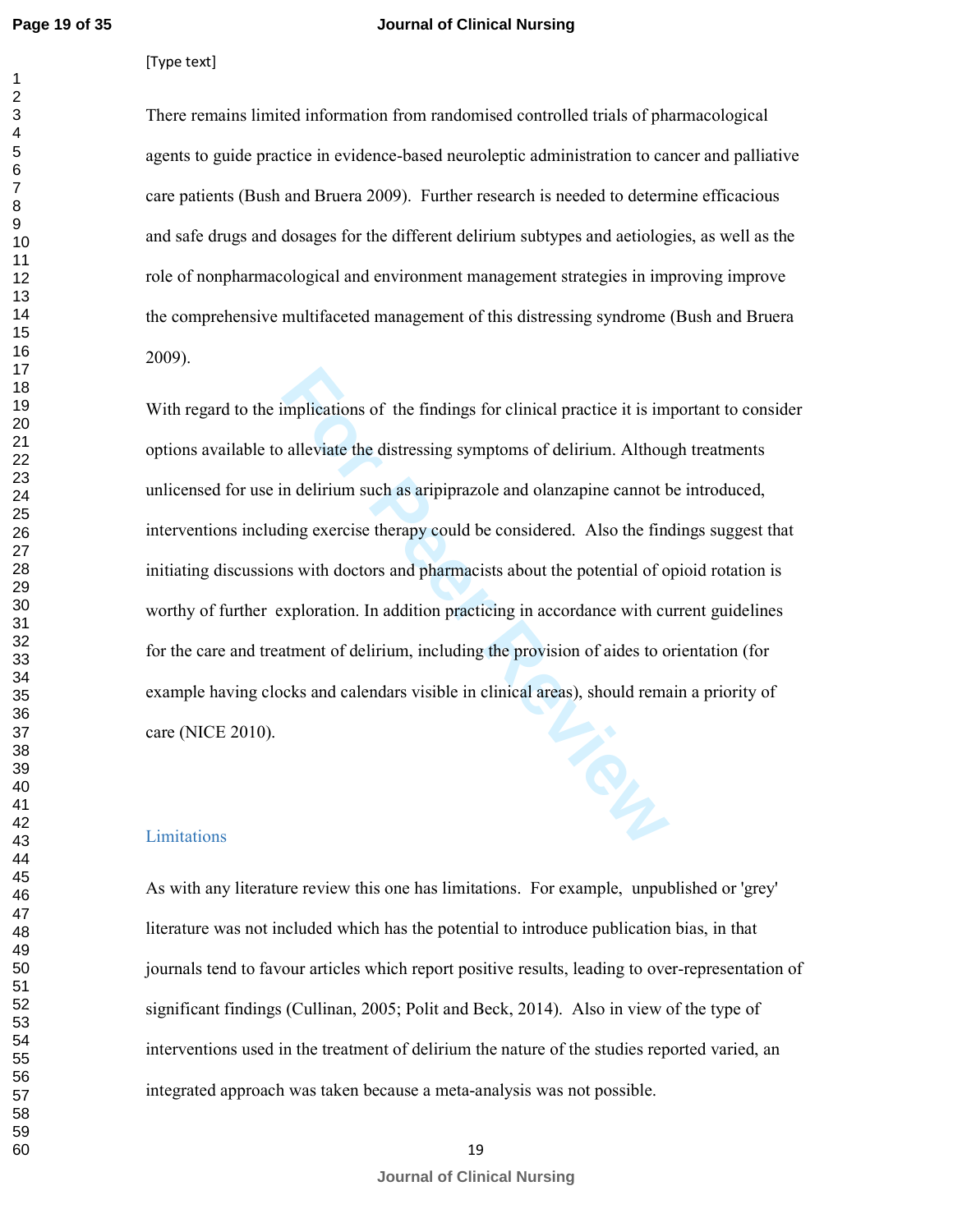#### **Conclusion**

Delirium is a poorly understood condition which is frequently experienced by patients with advanced cancer, however there is limited knowledge of its pathophysiology, particularly of its subtypes. The findings from the seven studies examined in this review do not provide a conclusive evidence base for the treatment of delirium for patients with advanced cancer, although the interventions seemed to have some impact in terms of reducing the severity or the duration of the delirium.

delirium.<br>
For each of evidence on which to make definitive recomm<br>
the current gap in knowledge has been identified, and the<br>
ras for further research. More work is needed to build u<br>
y of delirium in patients with advanc However despite the lack of evidence on which to make definitive recommendations about treatment and care the current gap in knowledge has been identified, and there appear to be some promising areas for further research. More work is needed to build understanding of the pathophysiology of delirium in patients with advanced cancer and once this is more widely understood there can be more informed research into its treatment. Ideally this should take the form of Randomised Controlled Trials that can take account of confounding factors including age, co-treatments and cancer diagnosis (stage and tumour site) so that the effect of these factors can be analysed, so the true reason for delirium resolution can be identified.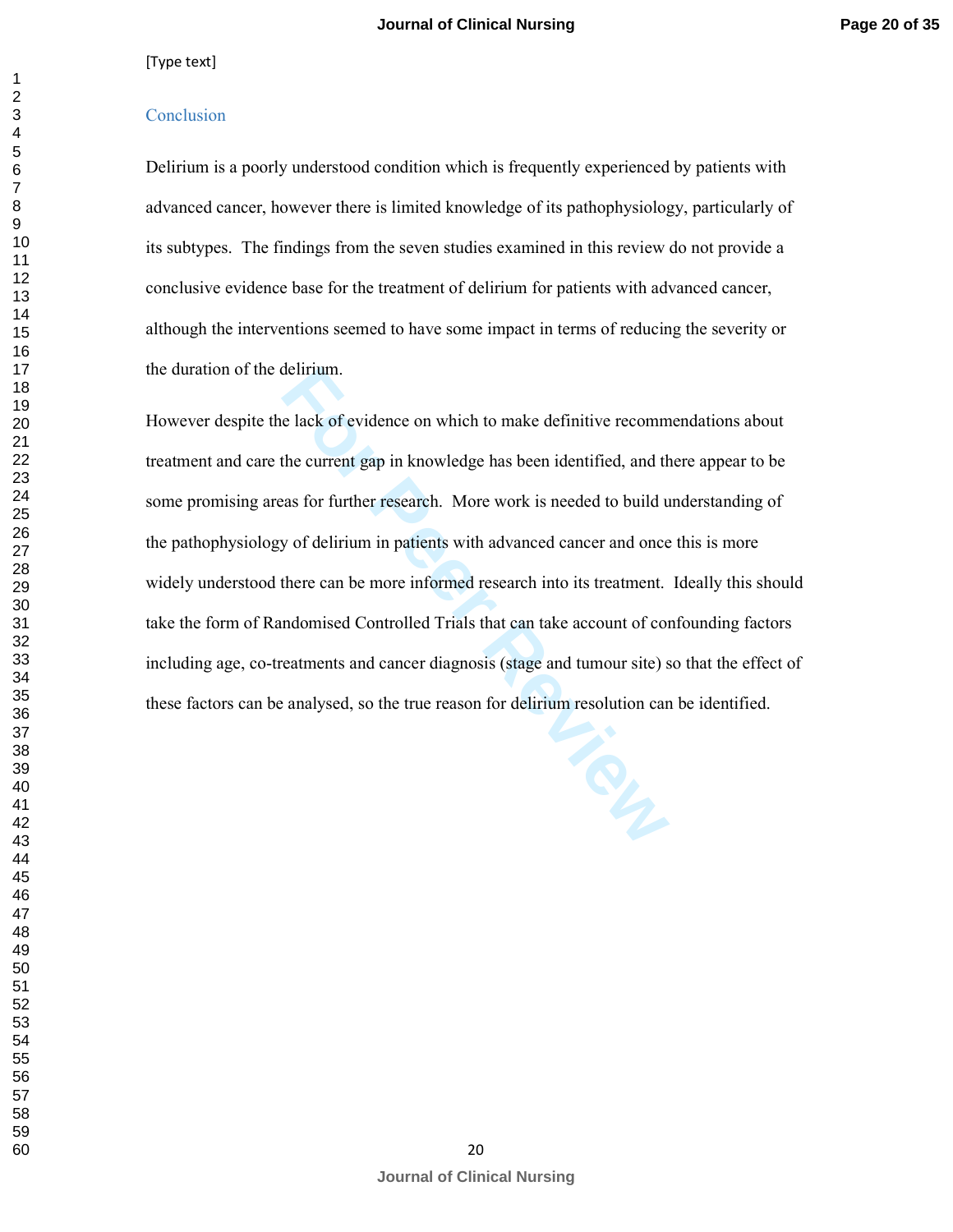#### References

Agency for Health Care Research and Quality (2011) Palliative care for the patient with incurable cancer or advanced disease. Part 2: pain and symptom management. Available at https://www.guideline.gov/summaries/summary/38885/palliative-care-for-the-patient-withincurable-cancer-or-advanced-disease-part-2-pain-and-symptom-management Accessed 4th August 2016.

Akechi T., Uchitomi Y., Okamura H., Fukue M., Kagaya A., Nishida A., Oomori N., Yamawaki S. 1996. Usage of haloperidol for delirium in cancer patients*. Supportive Care in Cancer*. 4:390-392.

Akobeng A.K. (2005) Principles of evidence based medicine. *Archive of Diseases in Childhood* 90, 837-840.

15) Principles of evidence based medicine. Archive of L<br>
840.<br>
840.<br>
W., n.d. MDAS. Encyclopedia of psycho-pharmacology<br>
download.springer.com/static/pdf/325/prt%253A978-3-<br>
<u>inUrl=http%3A%2F%2Flink.springer.com%2Freferen<br></u> Alici Y., Breitbart W., n.d. MDAS. Encyclopedia of psycho-pharmacology [online]. Available at: http://download.springer.com/static/pdf/325/prt%253A978-3-540-68706- 1%252F13.pdf?originUrl=http%3A%2F%2Flink.springer.com%2Freferenceworkentry%2F1 0.1007%2F978-3-540-68706-

1\_1159&token2=exp=1470056650~acl=%2Fstatic%2Fpdf%2F325%2Fprt%25253A978-3- 540-68706-

1%25252F13.pdf%3ForiginUrl%3Dhttp%253A%252F%252Flink.springer.com%252Frefere nceworkentry%252F10.1007%252F978-3-540-68706-

1\_1159\*~hmac=85c0c3880267abb98ef947d7a78b3604765f4fcb86c8e8e06539f35c4c6190de [Accessed 01/08/16].

Alao A.O., and Moskowitz L., 2006. Aripiprazole and delirium. *Annals of Clinical Psychiatry* 18(4):267-9.

Alonso-Babarro, M. Varela-Cerdeira, I. Torres-Vigil, R. Rodriguez-Barrientos, E. Bruera, 2010. At-home palliative sedation for end-of-life cancer patients. Palliative Medicine, 24:5 pp. 486–492

American Cancer Society, 2014. What is advanced cancer? Available at: http://www.cancer.org/treatment/understandingyourdiagnosis/advancedcancer/advancedcancer-what-is [Accessed 18/10/16].

American Cancer Society. (2015). *Global Cancer Facts & Figures* (Third Edition) Edition. American Cancer Society, Atlanta.

American Psychiatric Association. (2013). *Diagnostic and statistical manual of mental disorders: DSM-V* [online]. Available at: http://reader.eblib.com/(S(xstn1pgsjtq1mnsvb4lplfce))/Reader.aspx# [Accessed 03/03/15].

Anthony J.C., LeResche L., Niaz U., Von Korff M.R., and Folstein M.F., (1982). Limits of the 'Mini-Mental State' as a screening test for dementia and delirium among hospital patients. *Psychological Medicine*, 12:2, pp 397-408.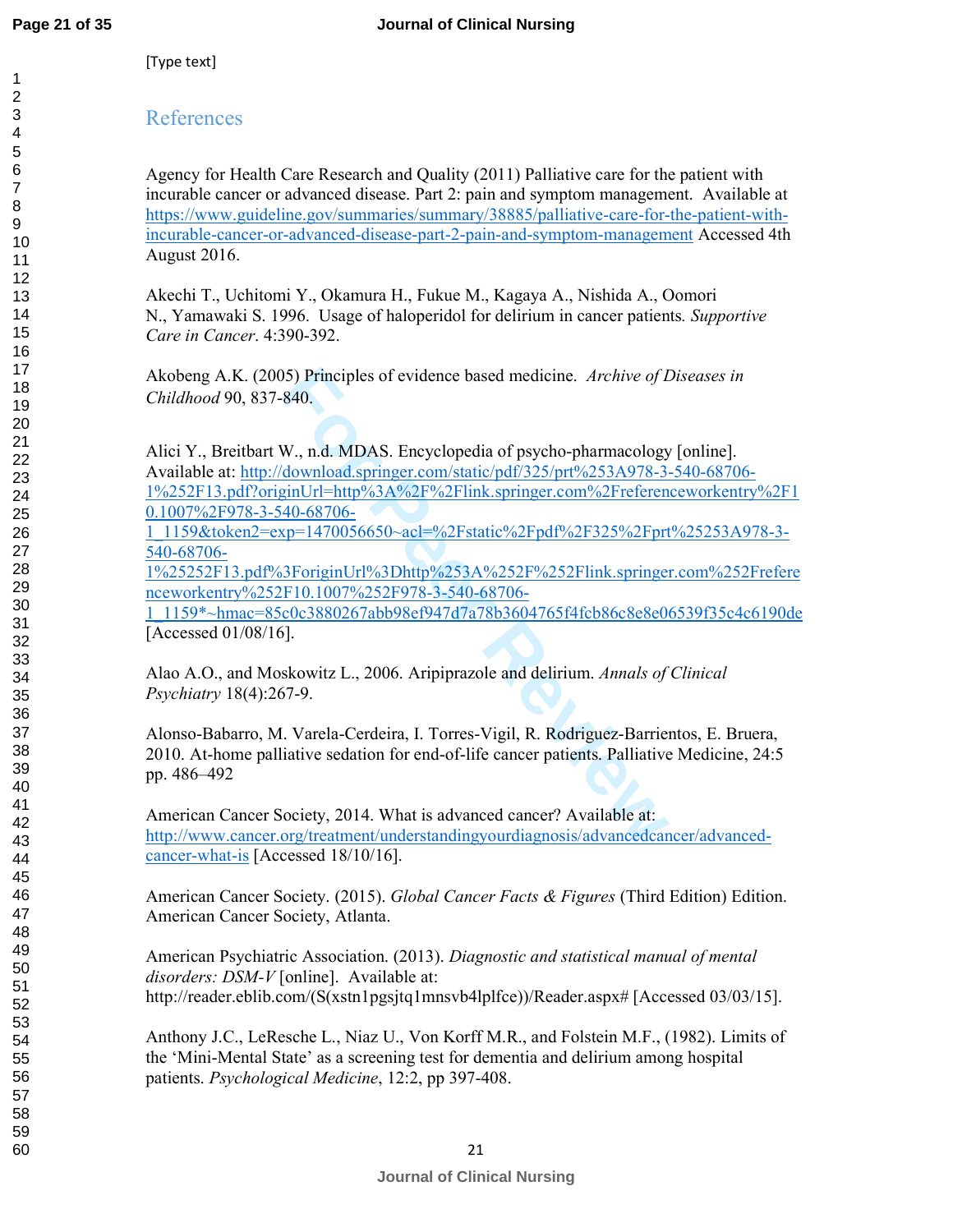Arai Y-C. P., Nishihara M., Kobayashi K., Kanazawa T., Hayashi N., Tohyama Y., Nishida K., Arakawa M., Suzuki C., Kinoshita A., Kondo M., Masturbara S., Yokoe N., Hayashi R., Ohta A., Sato J., Ushida T., 2013. Neurolytic celiac plexus block reduces occurrence and duration of terminal delirium in patients with pancreatic cancer. *Japanese Society of Anaesthesiologists.* 27:1 p 88 – 92.

Averyard H., 2010*. Doing a Literature Review in Health and social care; a practical guide*. 3 3<sup>rd</sup> edition. Berkshire; Open University Press.

Bekelman J.E., Halpern S.D., Blankart C.R., Bynum J.P., Cohen J., Fowler R., Kaasa S., Kwietniewski L., Melberg H.O., Onwuteaka-Philipsen B., Oosterveld-Vlug M., Pring A., Schreyögg J., Ulrich C.M., Verne J., Wunsch H., Emanuel E.J. Comparison of Site of Death, Health Care Utilization, and Hospital Expenditures for Patients Dying With Cancer in 7 Developed Countries. *JAMA*. 19;315(3):272-83.

Beller E.M., van Driel M.L., McGregor L., Truong S., Mitchell G., 2014. Palliative pharmacological sedation for terminally ill adults. The Cochrane Library [online]. Available at:

http://onlinelibrary.wiley.com/doi/10.1002/14651858.CD010206.pub2/abstract;jsessionid=18 B5F99B1C059A767E0D25E110F473CB.f02t02. Accessed 01/08/16.

Bettany-Saltikov J., 2012. How to do a systematic Literature Review in Nursing: A step-bystep guide. New York; Open University Press.

riel M.L., McGregor L., Truong S., Mitchell G., 2014. For First dation for terminally ill adults. The Cochrane Library [*o* wiley.com/doi/10.1002/14651858.CD010206.pub2/abs 7E0D25E110F473CB.f02t02. Accessed 01/08/16.<br>2012. BNF, 2014*. Methylphenidate hydrochloride* [online]. Available at: https://www.evidence.nhs.uk/formulary/bnf/current/4-central-nervous-system/44-cnsstimulants-and-drugs-used-for-attention-deficit-hyperactivity-disorder/methylphenidatehydrochloride [Accessed 08/03/16].

Boettger S., Breitbart W., 2011. An open trial of aripiprazole for the treatment of delirium in hospitalized cancer patients. *Palliative and Supportive Care*. 9:4 pp 351-357

Breitbart W., Tremblay A., Gibson C., 2002. An Open Trial of Olanzapine for the Treatment of Delirium in Hospitalized Cancer Patients. Psychosomatics. 43:3 p 175–182.

Bush S.H., and Bruera E. (2009). The assessment and management of delirium in cancer patients. The Oncologist 14 (10), 1039-1049.

Cancer Care Ontario (CCO)(2010) Cancer Care Ontario's Symptom Management Guide-to-Practice: Delirium. Available at:

https://www.cancercare.on.ca/CCO\_DrugFormulary/Pages/FileContent.aspx *(accessed 4th August 2016)*

Cancer Research UK (2015) Advantages & drawbacks of taking part in a clinical trial Available at: http://www.cancerresearchuk.org/about-cancer/find-a-clinical-trial/what-you-should-betold-about-a-clinical-trial/advantages-and-drawbacks#C6cDTBRg3CYmJI7o.99 (accessed 4<sup>th</sup> August 2016)

Caraceni, A. and Simonetti, F. (2009) Palliating delirium in patients with cancer. The Lancet Oncology 10, 164-72.

Centeno C,, Bruera E. and Sanz, Á. (2004) Delirium in advanced cancer patients. Palliative Medicine 18, 184-194.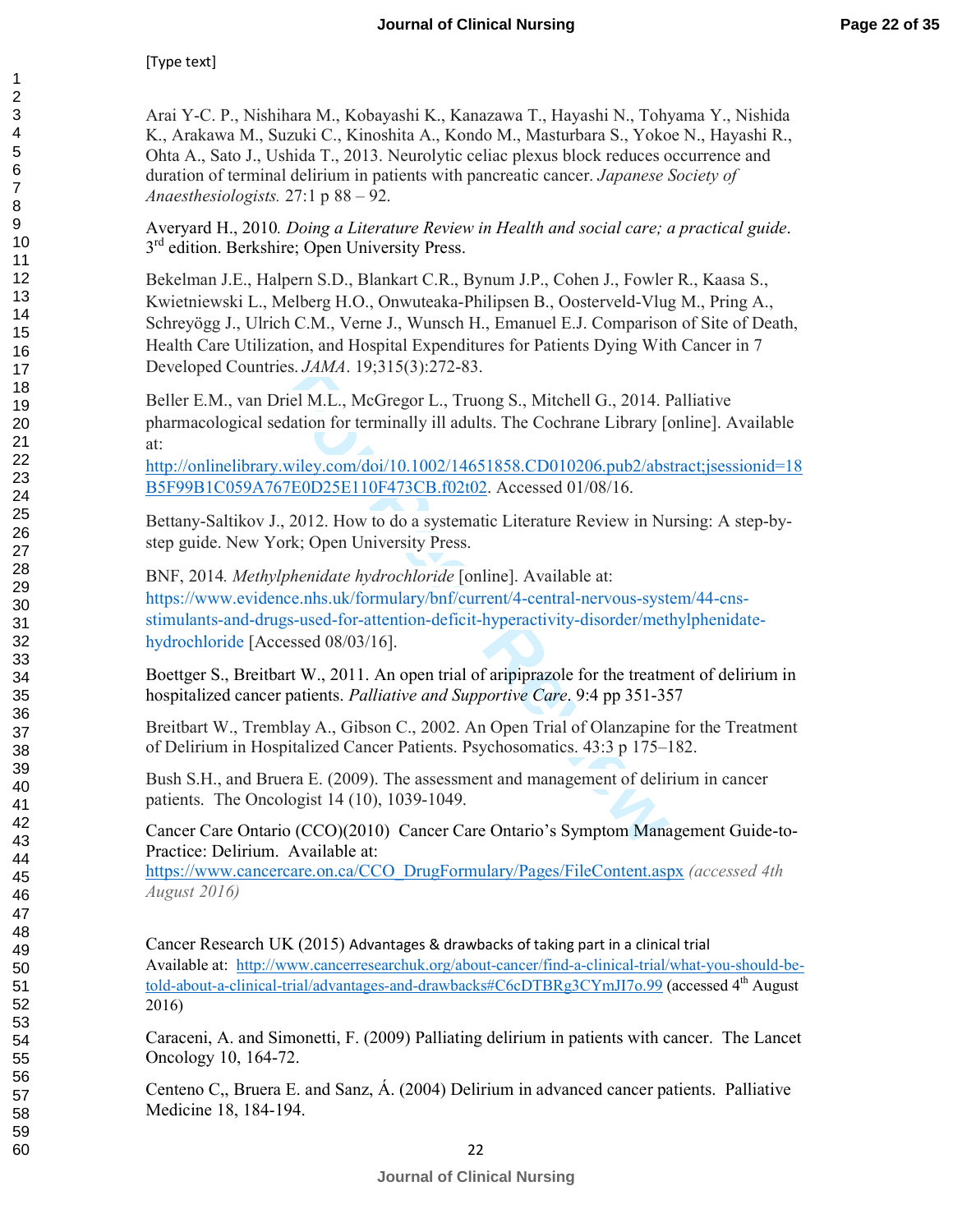[Type text]

Clifford C., 1997. Nursing and Health Care Research: A skills-based Introduction. Hertfordshire; Prentice Hall Europe.

Close J.F, and Long C.O., Delirium: Opportunity for Comfort in Palliative Care. Journal of Hospice and Palliative Nursing. 14:6 pp386-394

Cullinan P., 2005. Evidence-based healthcare: systematic reviews. In: Bowling A., and Ebrahim S., eds 2005*. Handbook of Health Research Methods; Investigation, Measurement and Analysis*. England; Open University Press.

Daley A.J., 2002. Exercise therapy and mental health in clinical populations: is exercise therapy a worthwhile intervention? *Advances in Psychiatric Treatment*. 8:4 p 262-270

de Jong, J.D; Clarke L.E, 2009. What Is a Good Death? Stories from Palliative Care*. Journal of Palliative Care*. 25:1 PP. 61-7.

de la Cruz M; Noguera A; San Miguel-Arregui MT; Williams J; Chisholm G; Bruera E, 2015. Delirium, agitation, and symptom distress within the final seven days of life among cancer patients receiving hospice care. *Palliative & Supportive Care*. 13:2 p211-216.

e L.E., 2009. What Is a Good Death? Stories from Pallia<br>25:1 PP. 61-7.<br>
hera A; San Miguel-Arregui MT; Williams J; Chisholm<br>
tation, and symptom distress within the final seven day<br>
iving hospice care. *Palliative & Suppor* Fang C-K., Chen H-W., Liu S.I., Lin C-J., Tsai L-Y., and Lai y-l. 2008. Prevalence, Detection and Treatment of Delirium in Terminal Cancer Inpatients: A Prospective Survey. *Japanese Journal of Clinical Oncology* 38(1)56–63.

Faught, D,D., 2014. Delirium: The Nurse's Role in Prevention, Diagnosis, and Treatment*. Medsurg Nursing* 23:5 301-305.

Fong, T. G., Tulebaev, S. R., Inouye, S. K., 2009. Delirium in elderly adults: diagnosis, prevention and treatment. *Nature Reviews. Neurology*, 5(4), 210–220.

Gagnon B., Graeme L., Schreier G., 2005. Methylphenidate hydrochloride improves cognitive function in patients with advanced cancer and hypoactive delirium: a prospective clinical study*. Journal of Psychiatry and Neurosciences*. 30:2 p 100 – 107.

Gaudreau J.D., Gagnon P., Roy M.A., Harel F., Tremblay A. 2007. Opioid medications and longitudinal risk of delirium in hospitalized cancer patients*. Cancer*. 109(11):2365-73

Gaudreau J-D., Gagnon P., Harel F., Roy M-A., Tremblay A., 2005. Psychoactive Medications and Risk of Delirium in Hospitalized Cancer Patients. *American Society of Clinical Oncology*. 23:27 pp6712-6718.

 Gopalakrishnan S. and Ganeshkumar P. (2013) Systematic Reviews and Meta-analysis: Understanding the Best Evidence in Primary Healthcare. *Journal of Family Medicine and Primary Care* 2 (1), 9-14.

Grant M.J., Booth A., 2009. A typology of reviews: an analysis of 14 review types and associated methodologies. *Health Information and Libraries Journal*. 26: pp.91–108

Grassi L., Caraceni A.,, Mitchell A.J, Nanni M.G., Berardi M.A., Caruso R., Riba M., 2015 *Management of delirium in palliative care: a review.* Current Psychiatry reports 17 (13) pp 550.

#### 23 **Journal of Clinical Nursing**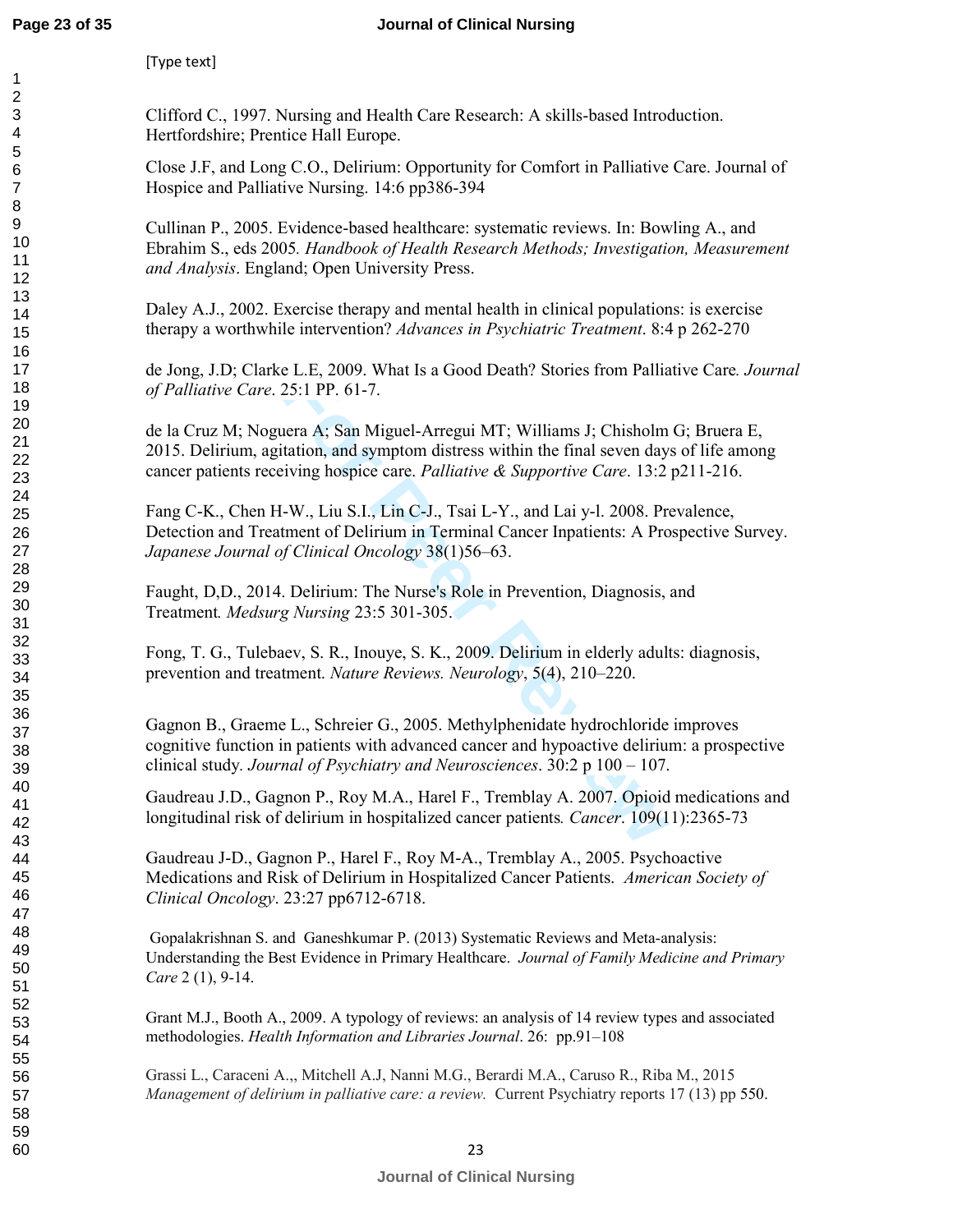Grover S., Sharma A., Aggarwal M., Mattoo S.K, Chakrabarti S., Malhotra S., Avasthi A., Kulhara P., and Basu D., 2014. Comparison of symptoms of delirium across various motoric subtypes. *Psychiatry and Clinical Neurosciences*. 68: 283–291

Harris D., 2007. *Delirium in advanced disease. Postgraduate Medical Journal*. 83(982): 525– 528.

Hek G., and Moule P., 2006. *Making sense of research; an introduction for health and social care practitioners.* 3rd edition. London; SAGE publication ltd.

Horsley T., Dingwall O., Sampson M. 2011. Checking reference lists to find additional studies for systematic reviews. *Cochrane Database of Systematic Reviews*. 10:8.

Hui D., Bush S.H., Gallo L.E., Palmer J.L., Yennurajalingam S., and Bruera E., 2010. Neuroleptic dose in the management of delirium in advanced cancer patients. *Journal of pain and symptom management.* 39:2 186 – 196.

Husebo B.S., Ballard C., Sandvik, R, Nilsen O.B, Aarsland D, 2011. Efficacy of treating pain to reduce behavioural disturbances in residents of nursing homes with dementia: cluster randomised clinical trial*. British Medical Journal*. 343.

Institute for Digital Research and Education, n.d. *What statistical Analysis Should I Use*? [online]. Available at http://www.ats.ucla.edu/stat/sas/whatstat/ [Accessed 02/02/16].

Kang J.H., Shin S.H., Bruera E. 2013. Comprehensive approaches to managing delirium in patients with advanced cancer. *Cancer Treatment Reviews*. 39(1):105-12.

Kennedy JS, Jeste D, Kaiser CJ, Golshan S, Maguire GA, Tollefson G, Sanger T, Bymaster FP, Kinon BJ, Dossenbach M, Gilmore JA, Breier A., 2003. Olanzapine vs haloperidol in geriatric schizophrenia: analysis of data from a double-blind controlled trial. *International Journal of Geriatric Psychiatry*. 18(11):1013-20.

Gallo L.E., Palmer J.L., Yennurajalingam S., and Bruer<br>the management of delirium in advanced cancer patien<br>*gement.* 39:2 186 – 196.<br>rd C., Sandvik, R, Nilsen O.B, Aarsland D, 2011. Effica<br>al disturbances in residents of Kim S-Y., Kim S-W., Kim J-M., Shin I-S., Bae K-Y., Shim, H-J., Bae, W-K., Cho S-H., Chung I-J., Yoon J-S., 2015. Differential Associations between Delirium and Mortality According to Delirium Subtype and Age: A Prospective Cohort Study. *Psychosomatic Medicine*. 77:8. p 903–910.

Knotkova H., Fine .PG., Portenoy R.K., 2009. Opioid rotation: the science and the limitations of the equianalgesic dose table. *Journal of Pain and Symptom Management* 38(3): p426-39.

Krithikadatta J., 2014. Normal Distribution. *Journal of Conservative Dentistry*. 17(1): 96–97.

Ljubisavljevic V., Kelly B., 2003. Risk factors for development of delirium among oncology patients. *General Hospital Psychiatry* 25:5 pp 345- 352.

Massie MJ, Holland J, Glass E., 1983. Delirium in terminally ill cancer patients. *American Journal of Psychiatry* 140:8 1048–1050

Meagher D.J., 2001. Delirium: Optimising Management. *British Medical Journal*. 322:114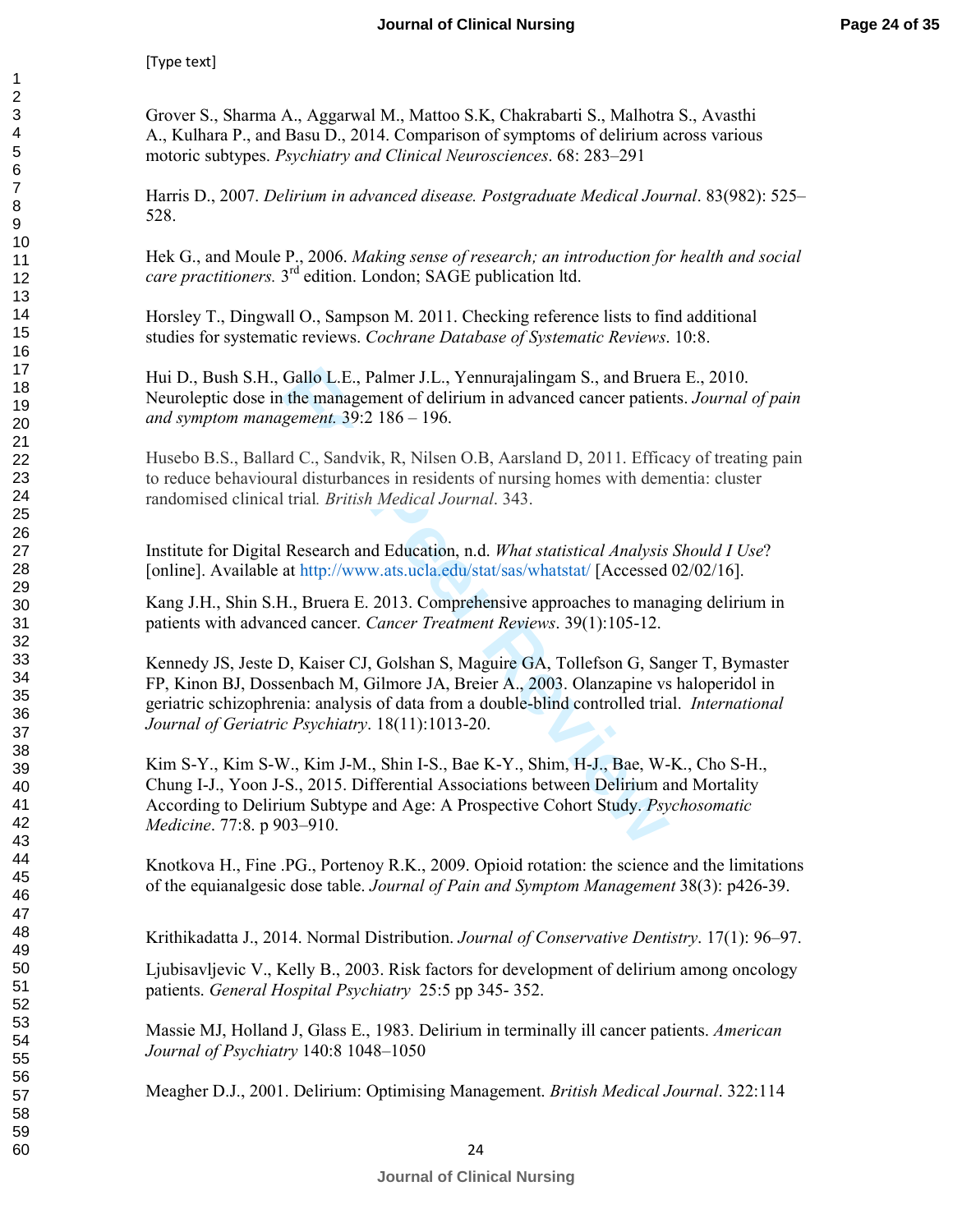#### **Journal of Clinical Nursing**

[Type text]

Meier D.E., 2012. Pain as a Cause of Agitated Delirium. *Journal of the American Medical Association*. 172:15 p 1130.

Mhaskar R., Emmanuel P, Mishra S, Patel S., Naik E., Kumar A., 2009. Critical appraisal skills are essential to informed decision-making. *Indian Journal of Sexually Transmitted Diseases.* 30(2): 112–119.

Milisen, K., Foreman, M. D., Abraham, I. L., De Geest, S., Godderis, J., Vandermeulen, E., Fischler, B., Delooz, H. H., Spiessens, B. and Broos, P. L. O. (2001), A Nurse-Led Interdisciplinary Intervention Program for Delirium in Elderly Hip-Fracture Patients. *Journal of the American Geriatrics Society*, 49:5 p 523–532

Minagawa H., Uchitomi Y., Yamawaki S., Ishitani K., 1996. Psychiatric Morbidity in Terminally 111 Cancer Patients: A Prospective Study. *Cancer.* 78: 5 p 1131 – 1137.

ncer Patients: A Prospective Study. *Cancer.* 78: 5 p 113<br>
, A., Tetzlaff, J. and Altman, D.G. (2009) *Preferred Re, and meta-analysis: The PRISMA Statement* [online].<br>
dicine.org/article/info%3Adoi%2F10.1371%2Fjournal.<br>
1 Moher, D., Liberati, A., Tetzlaff, J. and Altman, D.G. (2009) *Preferred Reporting for systematic reviews and meta-analysis: The PRISMA Statement* [online]. http://www.plosmedicine.org/article/info%3Adoi%2F10.1371%2Fjournal.pmed.1000097 [Accessed 30/01/2016]

Morita T., Takigawa C., Onishi H., Tajima T., Tani K., Matsubara T., Miyoshi M, Ikenaga M., Akechi T, and Uchitomi Y., 2005. Opioid Rotation from Morphine to Fentanyl in Delirious Cancer Patients: An Open-Label Trial. *Journal of Pain and Symptom Management.*  30:1 p 96 - 103

Morrison R.S., Magaziner J., Gilbert M., Koval K.J., McLaughlin M.A., Orosz G., Strauss E., and Siu A.L., 2003. Relationship Between Pain and Opioid Analgesics on the Development of Delirium Following Hip Fracture. *Journal of Gerontology*. 58:1, P 76–78

Moryl N., Kogan M., Comfort C., Obbens E., 2005. Methadone in the treatment pf pain and terminal delirium in advanced cancer patients. *Palliative and Supportive Care*. 3:4 p 311-317.

Namba M, Morita T, Imura C, Kiyohara E, Ishikawa S, Hirai K, 2007. Terminal delirium: families' experience*. Journal of Palliative Medicine*. 21(7):587-94

National Audit Office, 2008*. End of Life care* [online]. Available at https://www.nao.org.uk/wp-content/uploads/2008/11/07081043.pdf [Accessed 04/03/16].

National Ethics Committee, Veterans Health Administration, 2007. The Ethics of Palliative Sedation as a Therapy of Last Resort. American Journal of Hospice & Palliative Medicine. 23:6 pp 483-491.

NICE, 2010*. Delirium: prevention, diagnosis and management [CG103]* [online]. Available at: https://www.nice.org.uk/guidance/cg103 [Accessed 07/03/16].

NICE, 2015. Care of dying adults in the last days of life [NG31] [online]. Available at: https://www.nice.org.uk/guidance/ng31/chapter/Recommendations [Accessed 25/07/16].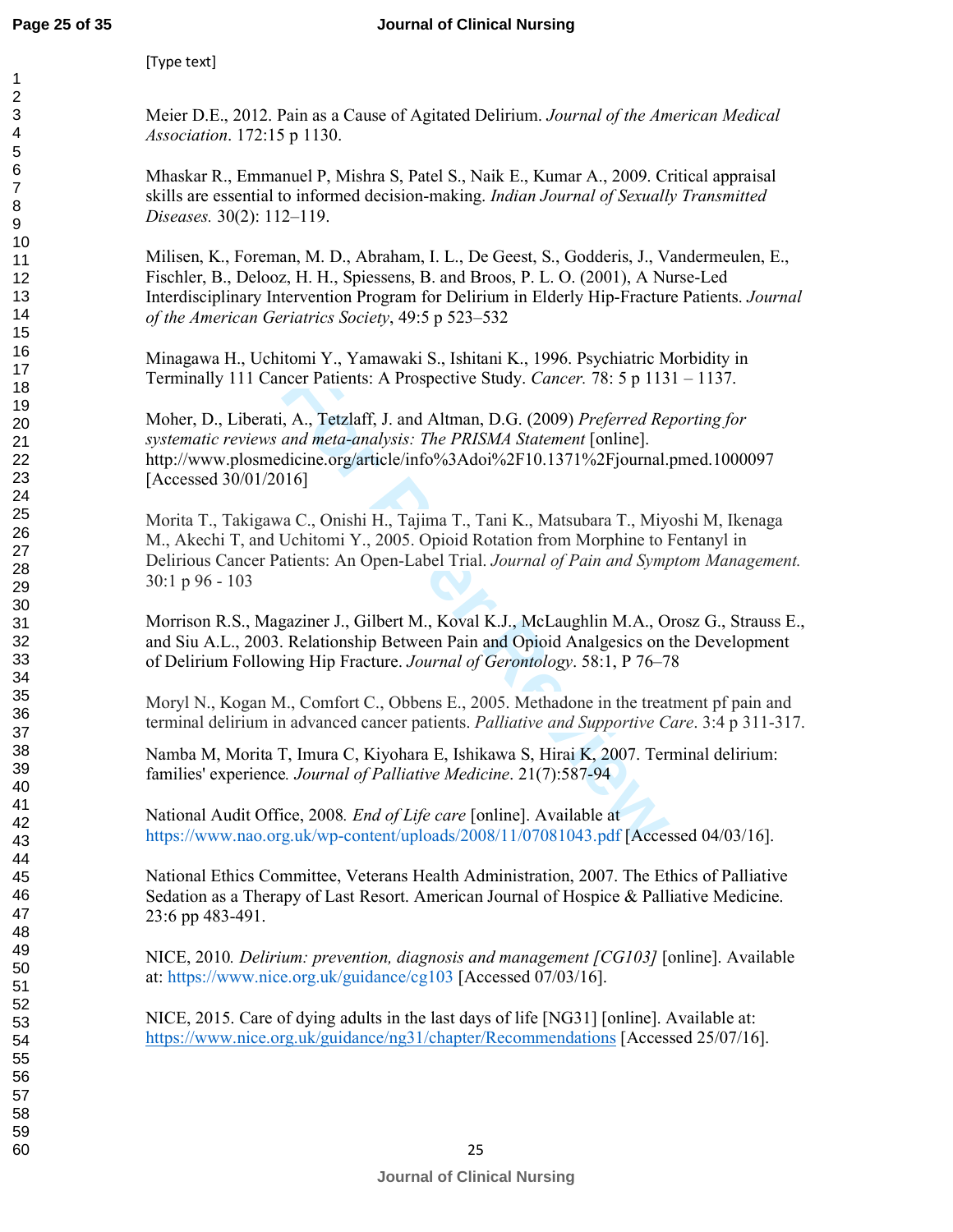Peterson J.F, Pun B.T, Dittus R.S, Thomason J.W.W., Jackson J.C., Shintani A.K., Ely E.W.,2006. Delirium and Its Motoric Subtypes: A Study of 614 Critically Ill Patients. The *Jo urnal of the American Geriatrics Society*. 54: 3 pp 479 – 484.

Polit D.F., and Beck C.T., 2014. *Essentials of Nursing Research: Appraising Evidence for Nursing Practice*.  $8^{th}$  edition. London: Wolters Kluwer Health/Lippincott Williams  $\&$ Wilkins.

Ryan D.J., O'Regan N.A., Ó Caoimh R., Clare J., O'Connor M, Leonard M., McFarland J., Tighe S, O'Sullivan K, Trzepacz P.T., Meagher D., Timmons S., 2012. Delirium in an adult acute hospital population: predictors, prevalence and detection. *BMJ Open.* 3:1.

Ryan R; Cochrane Consumers and Communication Review Group. 'Cochrane Consumers and Communication Review Group: data synthesis and analysis'. http://cccrg.cochrane.org, June 2013 (accessed 02/03/2017).

Sedgwick P. (2014) What is an open label trial? British Medical Journal 348:g3434 doi: 10.1136/bmj.g3434.

Siddiqi N., House A.O., and Holmes J.D., 2006. Occurrence and outcome of delirium in medical in-patients: a systematic literature review. *Age and Ageing*. 35 (4):350-364.

Susman E., 2014. Haloperidol alone found sufficient to control delirium in advanced cancer patients. *Oncology times* 36:15 pp 20-20.

Tatematsu N., Hayashi A., Narita K., Tamaki A., Tsuboyama T., 2001. The effect of exercise therapy on delirium in cancer patients: a retrospective study. *Supportive Care in Cancer.* 19:6 p 765 – 770.

The Economist Intelligence Unit, 2010. *The quality of death: Ranking end-of-life care across the world* [online]. Available at http://graphics.eiu.com/upload/eb/qualityofdeath.pd f [accessed 04/03/15].

In Review Group: data synthesis and analysis'.<sup>5</sup> http://cc d 02/03/2017).<br> **For Peer Review Alter Alter State II** British Medical Journal 34<br> **For Peer Review** Age and Ageing. 35 (4):<br> **For Peer Reviewant Alter State III** Volkow N. D., Wang, G.-J., Tomasi, D., Kollins, S.H., Wigal, T.L., Newcorn, J.H., Telang, F.W., Fowler, J.S., Logan, J., Wong, C.T., Swanson, J.M., 2012. Methylphenidate-Elicited Dopamine Increases in Ventral Striatum Are Associated with Long-Term Symptom Improvement in Adults with Attention Deficit Hyperactivity Disorder. *Journal of Neuroscience.* .32(3) 841-849.

Western Australia Cancer & Palliative Care Network (2010) Evidence based clinical guidelines for adults in the terminal phase, Palliative Care for People Living at Home Initiative. Government of Western Australia, Department of Health. Available at:

http://www.healthnetworks.health.wa.gov.au/cancer/docs/Evidenced\_based\_guidelines\_flipbook.pdf (accessed 4th August 2016)

Whittemore R., and Knafl K, 2005. Methodological issues in nursing research: The integrative review: Updated Methodology. *Journal of Advanced Nursing*. 52:5. 546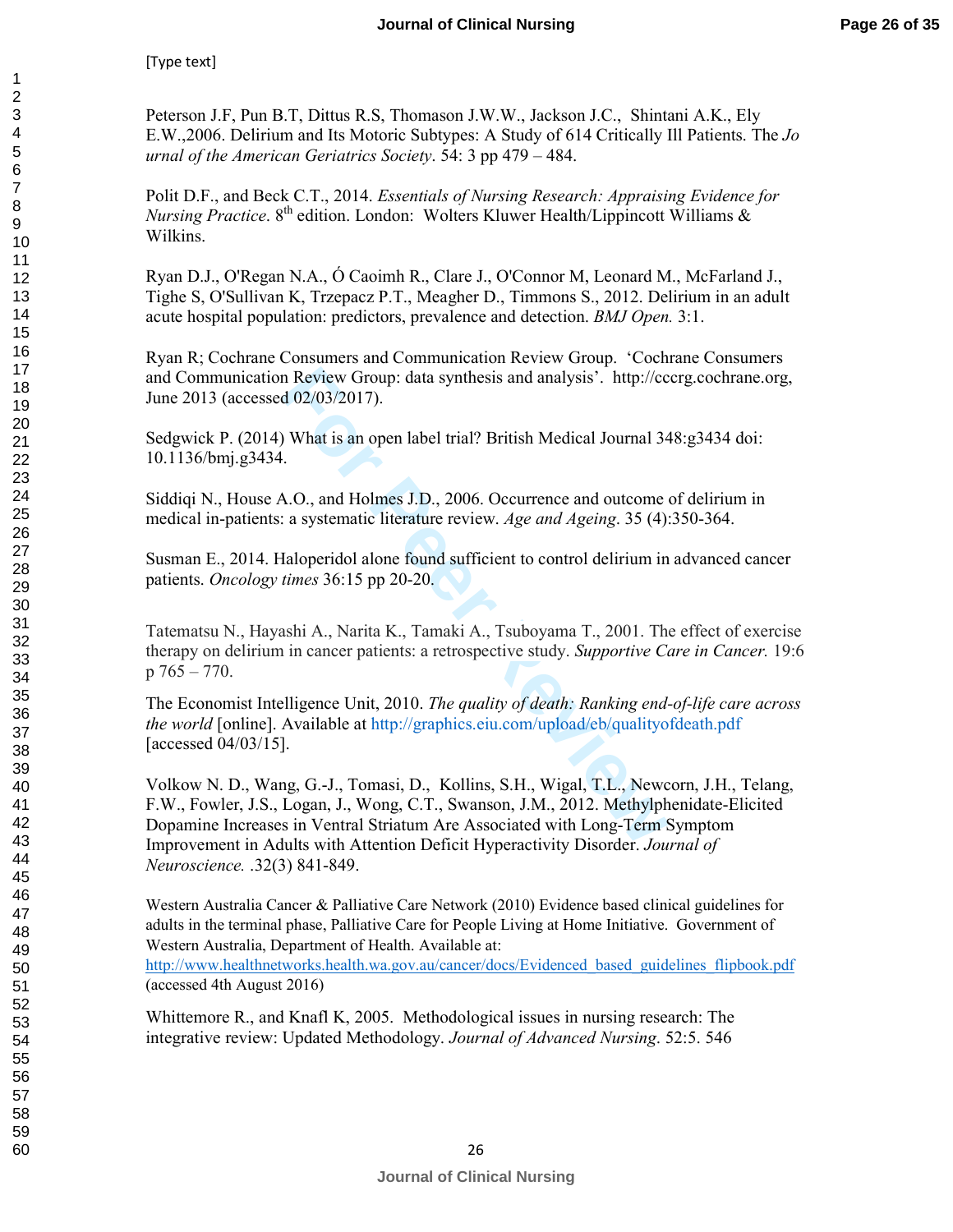$\mathbf{1}$ 

Table 1: Symptoms of delirium by subtype.

| Delirium Subtype | Symptoms                                    |  |  |  |  |
|------------------|---------------------------------------------|--|--|--|--|
| Hyperactive      | Restlessness                                |  |  |  |  |
|                  | Agitation                                   |  |  |  |  |
|                  | Hallucinations                              |  |  |  |  |
|                  | Delusions                                   |  |  |  |  |
| Hypoactive       | Lethargy                                    |  |  |  |  |
|                  | Minimal spontaneous movement                |  |  |  |  |
|                  | Slow in responding to questions             |  |  |  |  |
|                  | Thought process abnormality                 |  |  |  |  |
| Mixed            | A combination of hyperactive and hypoactive |  |  |  |  |
|                  | symptoms.                                   |  |  |  |  |
|                  | Rely is                                     |  |  |  |  |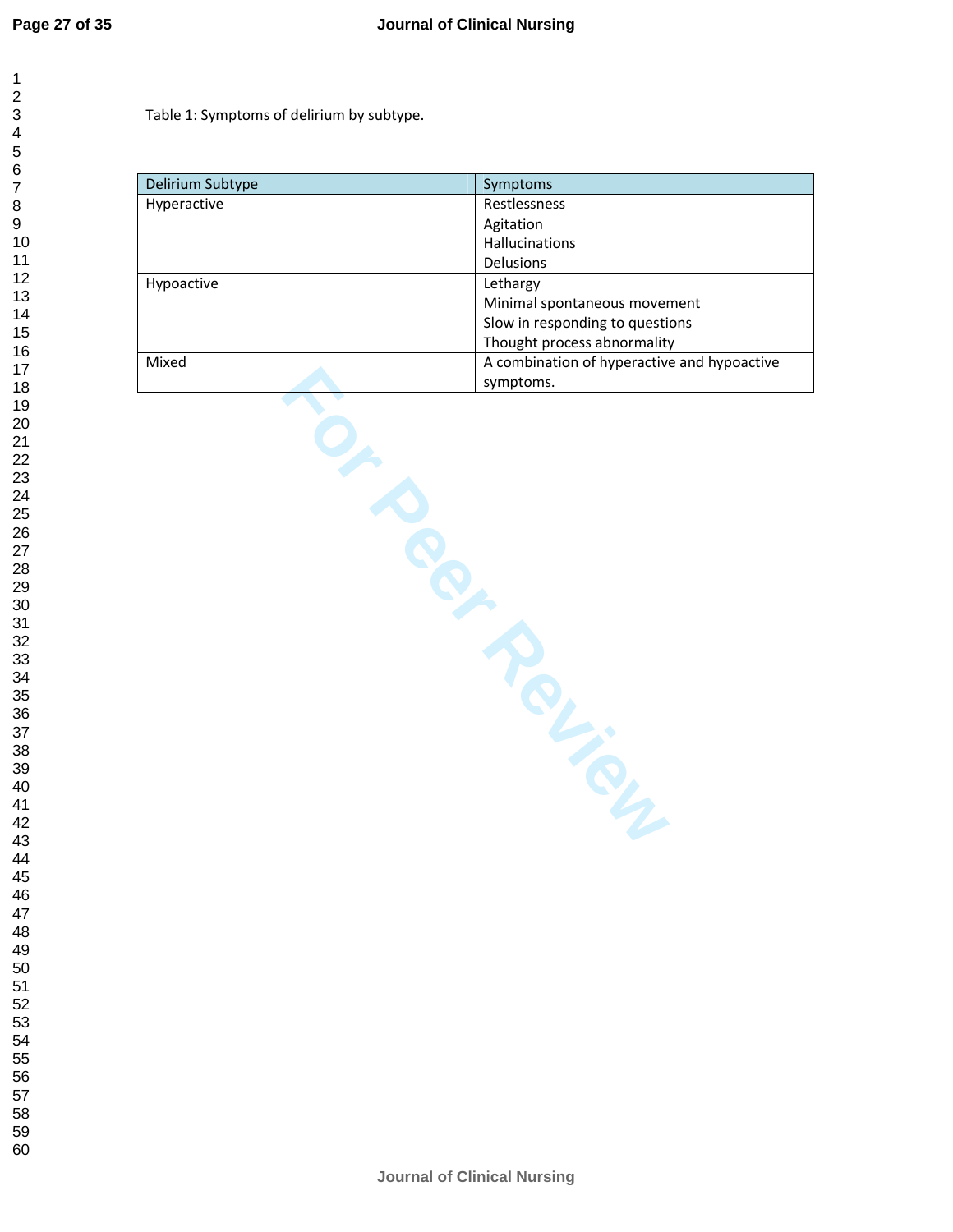#### Table 2: Research Question Formulation, PIO

| Population    | Patients with advanced cancer                                                                                         |
|---------------|-----------------------------------------------------------------------------------------------------------------------|
| Interventions | Pharmacological and non-pharmacological treatments of<br>delirium                                                     |
| Outcome       | The management of delirium; whether the interventions<br>improve, worsen or result in no change to delirium symptoms. |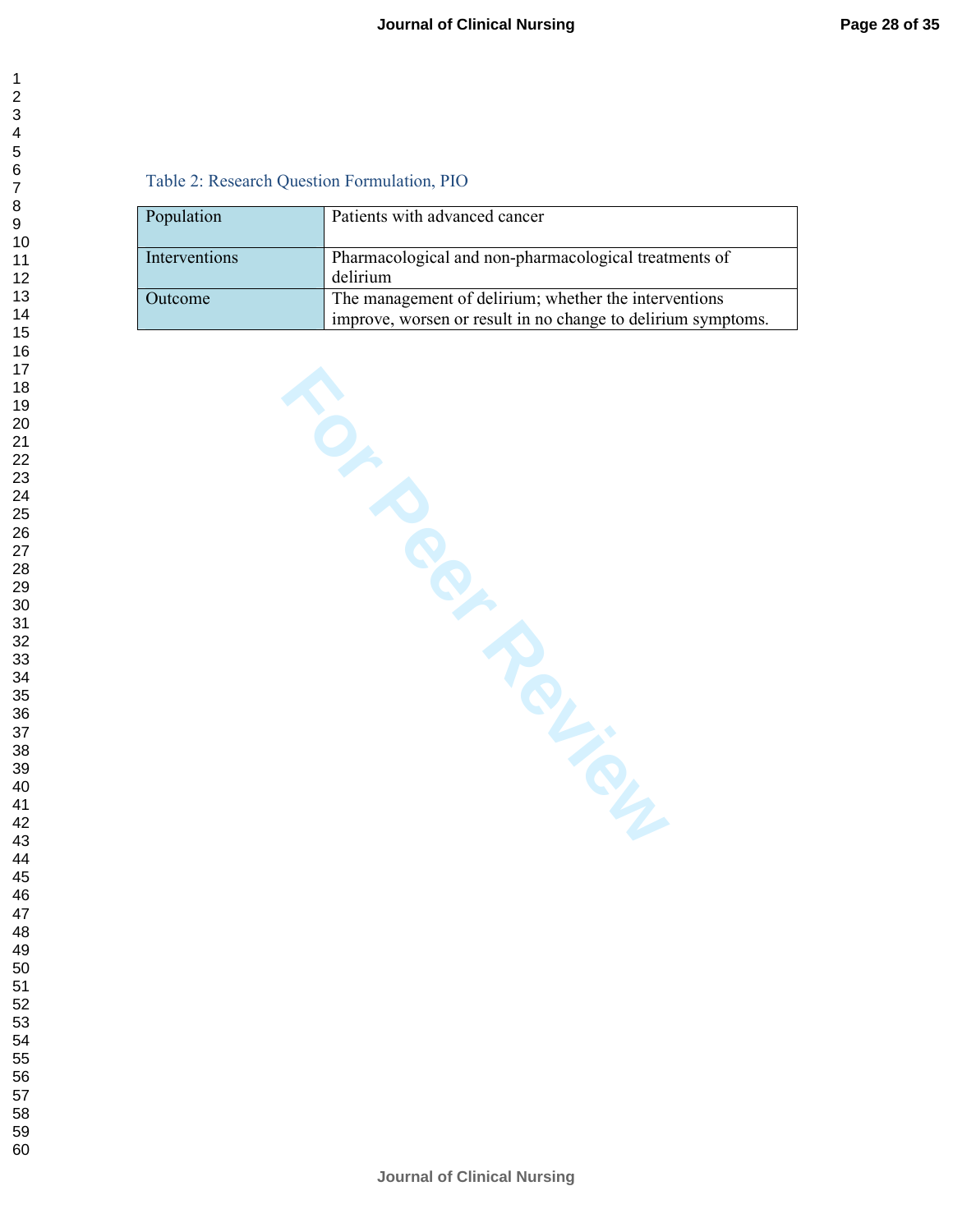$\mathbf{1}$  $\overline{2}$  $\overline{\mathbf{4}}$  $\overline{7}$ 

#### Table 3: Database Search Terms

| Population | Population    | Intervention | Outcome           |
|------------|---------------|--------------|-------------------|
| Oncology   | Supportive    | Treatment    | Deliri*           |
| Cancer     | "end of life" | Management   |                   |
| Neoplasms  | Palliative    | Therapeutics | "acute confusion" |
|            |               |              |                   |
|            |               |              |                   |
|            |               |              |                   |
|            |               |              |                   |
|            |               |              |                   |
|            |               |              |                   |
|            |               |              |                   |
|            |               |              |                   |
|            |               |              |                   |
|            |               |              |                   |
|            |               |              |                   |
|            |               |              |                   |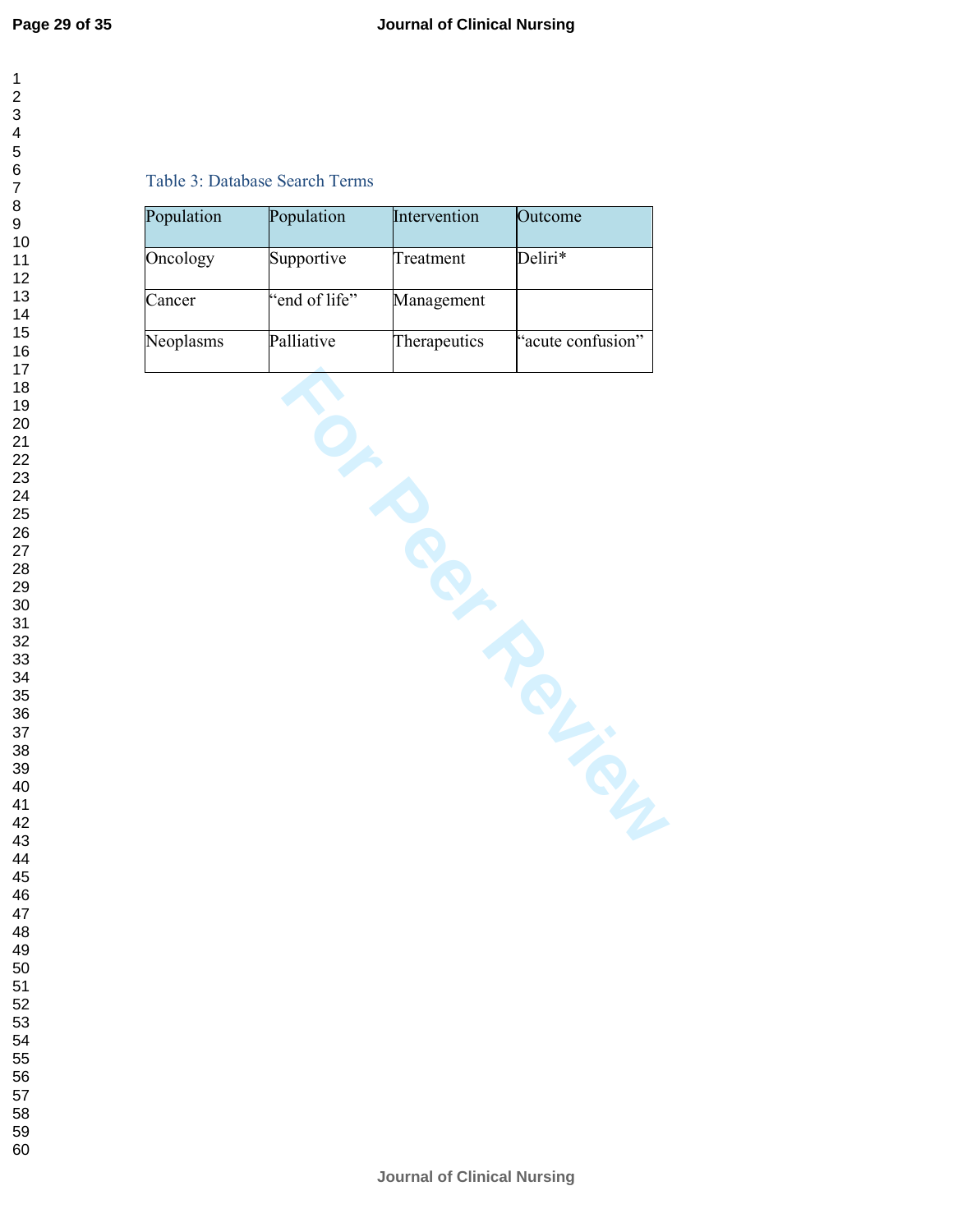|  |  | Table 4: Inclusion and exclusion criteria and rationale |
|--|--|---------------------------------------------------------|
|  |  |                                                         |

| <b>Inclusion Criteria</b>          | Rationale                                                                                            |
|------------------------------------|------------------------------------------------------------------------------------------------------|
| Patients with advanced cancer must | The research question focuses on advanced cancer patients,                                           |
| make up the full or partial sample | studies on those wither without cancer or cancer that is not                                         |
| group                              | advanced                                                                                             |
| Primary research                   | Less chance of bias than with secondary research.                                                    |
| Treatment of delirium must be the  | The article must focus on treatment of delirium (treatment can                                       |
| main focus of the article          | be pharmacological or non-pharmacological) rather than                                               |
|                                    | prevention to address the research question                                                          |
| <b>Exclusion Criteria</b>          | Rationale                                                                                            |
|                                    | Studies published before the year 2000 The studies are less likely to be relevant to todays practice |
| Secondary research                 | More chance of bias                                                                                  |
| Case Reports                       | The lack of generalisability was viewed as too great as the                                          |
|                                    | cases were often very complex.                                                                       |
| Unpublished/grey literature        | The researcher is novice and has limited time to search for                                          |
|                                    | data                                                                                                 |
| Studies not published in English   | The researcher is novice and only speaks fluent English, so                                          |
|                                    | does not have the time or resources to translate the articles.                                       |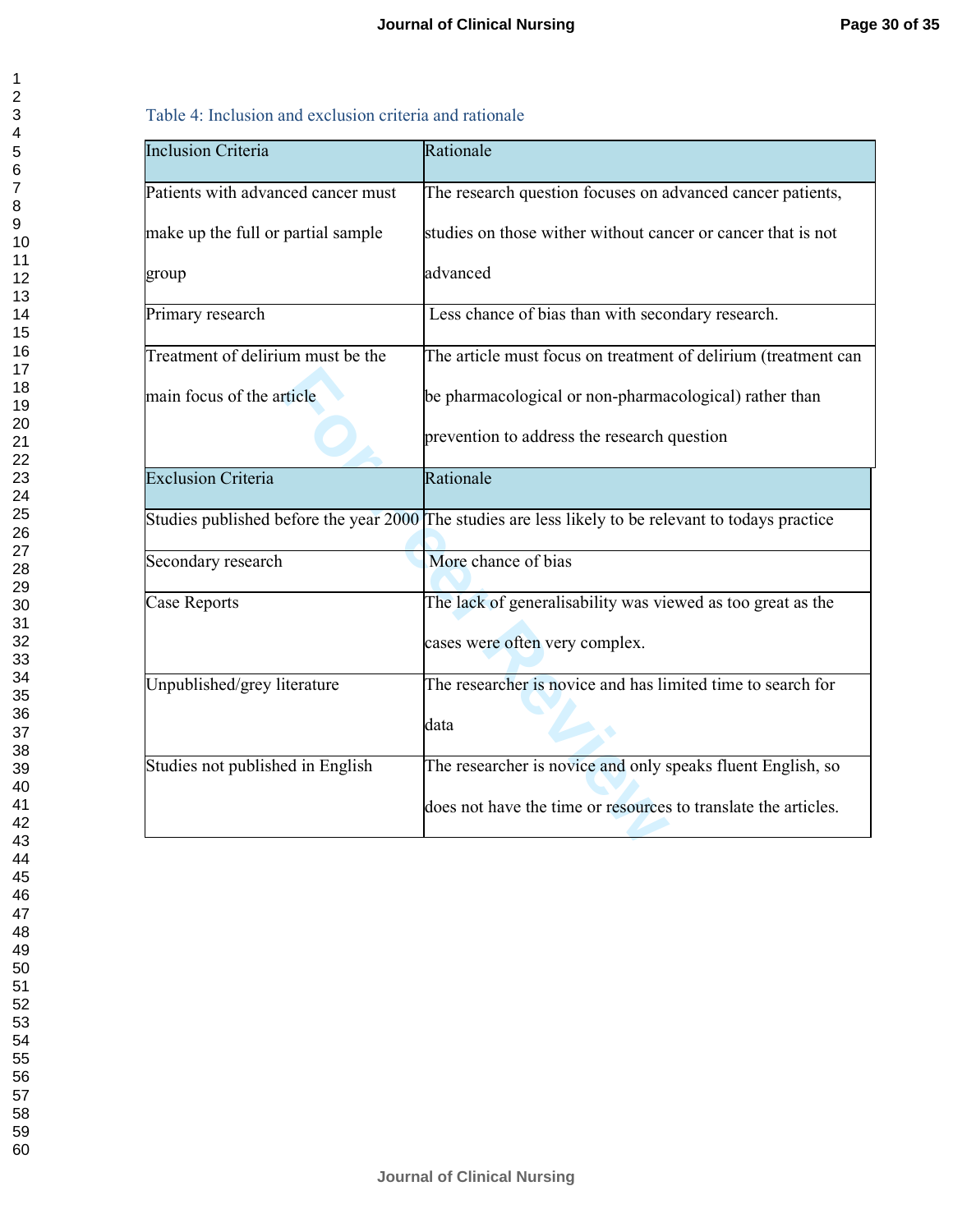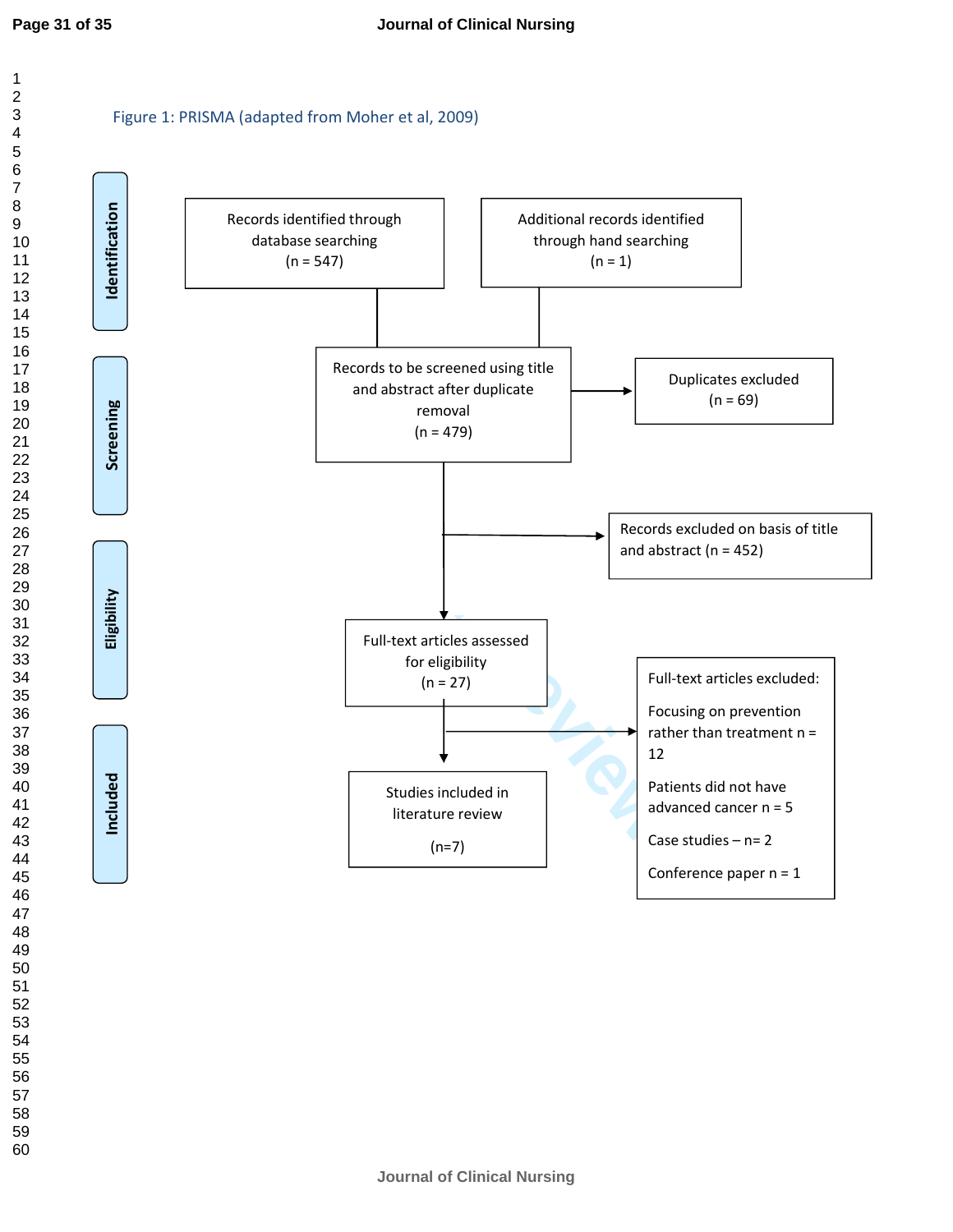#### **Journal of Clinical Nursing**

|                                 | Design                                                 | Sample & Setting                                                                                                                    | Intervention                                 | <b>Delirium Screening</b><br>tool(s)         | Are tools<br>reliable?               | <b>Analysis</b>                 | <b>Results</b>                                                                                                                 | Conclusion                                                                                                                                                 |
|---------------------------------|--------------------------------------------------------|-------------------------------------------------------------------------------------------------------------------------------------|----------------------------------------------|----------------------------------------------|--------------------------------------|---------------------------------|--------------------------------------------------------------------------------------------------------------------------------|------------------------------------------------------------------------------------------------------------------------------------------------------------|
| Boettger and<br>Breitbart, 2011 | Open Label<br><b>Naturally Assigned</b><br>prospective | $N = 21$<br>46.7% had advanced cancer<br><b>Memorial Sloan-Kettering</b><br>Cancer Centre - US                                      | Aripiprazole                                 | <b>MDAS</b>                                  | Yes                                  | Freidman                        | $P < 0.001$ mean<br>MDAS T1 = 18.0, mean MDAS T3<br>$= 8.3$                                                                    | Aripiprazole may be safe and effective in<br>treating delirium.                                                                                            |
| Moryl et al, 2005               | Open Label,<br>prospective                             | $N = 20$ Advanced cancer<br>patients. Tertiary cancer<br>palliative care hospital -US                                               | Methadone 'switch'                           | <b>MDAS</b>                                  | Yes                                  | None                            | 'Average' MDAS. Improved from<br>23.6 to 10.6                                                                                  | A switch to methadone may be considered<br>before sedation                                                                                                 |
| Morita et al, 2005              | Open Label<br>Prospective                              | $N = 21$<br>Palliative Care patients,<br>morphine induced delirium 7<br>palliative care units - Japan                               | Opioid Rotation;<br>morphine to<br>fentanyl. | MDAS (Japanese<br>version). Omitted<br>items | Original-<br>ves<br>Modified -<br>no | Freidman                        | $P < 0.001$ .<br>Mean MDAS decreased from 14<br>at T1 to 3.6 at T3                                                             | Opioid Rotation; morphine to fentanyl may<br>be effective in alleviating morphine induced<br>delirium                                                      |
| Tatematsu et al,<br>2011        | Open-label<br>Retrospective                            | $N = 48$ , EG = 17<br>$NG = 31.$ Prognosis<br>< 6 months' survival in EG =<br>35.5%; NG=41.9%. Kyoto<br>University Hospital - Japan | <b>Exercise therapy</b>                      | CAM                                          | Yes                                  | Students t test                 | P < 0.036. Antipsychotic dose<br>lower in EG (2.198mg) than NG<br>(5.533mg).                                                   | Exercise therapy could be as an<br>environmental intervention for delirium                                                                                 |
| Arai et al, 2013                | Open-label<br>Prospective CPB<br>group,                | $N = 36$<br>Control Group $N = 17$<br>CPB Group $N = 19$ .<br>Pancreatic cancer. TD.<br>Palliative-care team - Japan                | Neuroleptic Celiac<br>Plexus Block           | <b>DOS</b>                                   | Yes                                  | Unclear                         | P < 0.003. Duration of TD lower<br>in CPB than control $(1.8 \pm 2.9 \text{ vs }$<br>$10.4 \pm 7.5$ days respectively).        | Duration of TD significantly less in patients<br>who underwent CPB                                                                                         |
| Gagnon et al,<br>2005.          | Open-label<br>Prospective                              | N= 14 hypoactive delirium,<br>advanced cancer. Montreal<br>General Hospital - Canada.                                               | Methylphenidate<br>hydrochloride             | <b>MMSE</b>                                  | Yes                                  | Wilcoxon<br>signed rank<br>test | P<0.001. Pre-treatment MMSE<br>mean=20.9 $\pm$ 4.9, stable<br>treatment MMSE<br>mean=27.8±2.4                                  | Hypoactive delirium with no known<br>aetiology may be improved by<br>methylphenidate                                                                       |
| Breitbart et al,<br>2002        | Open-Label,<br>prospective                             | $N = 79$<br>Stage: terminal = $5\%$ .<br><b>Memorial Sloan-Kettering</b><br>Cancer - US                                             | Olanzapine                                   | <b>MDAS</b>                                  | Yes                                  | <b>ANOVA</b>                    | MDAS score improved from a<br>mean of 19.85 to 10.78, P =<br>0.001. Subtype can affect<br>outcome. 76% delirium<br>resolution. | Study begins to demonstrate the efficacy<br>and safety of olanzapine for use in the<br>management of delirium among<br>hospitalized medically ill patients |

MDAS = Memorial Delirium Assessment Scale CAM = Confusion Assessment Method  $\pm$  = standard deviation EG = Exercise Group MMSE = Mini-Mental State Examination. T1 = Time 1; baseline measurement TD = Terminal Delirium NG = Non-exercise group

DOS =Delirium Observation Screening Scale T3 = Time 3; 4-7 days after intervention N = number of participants CPB = celiac plexus block ANOVA = Analysis of variance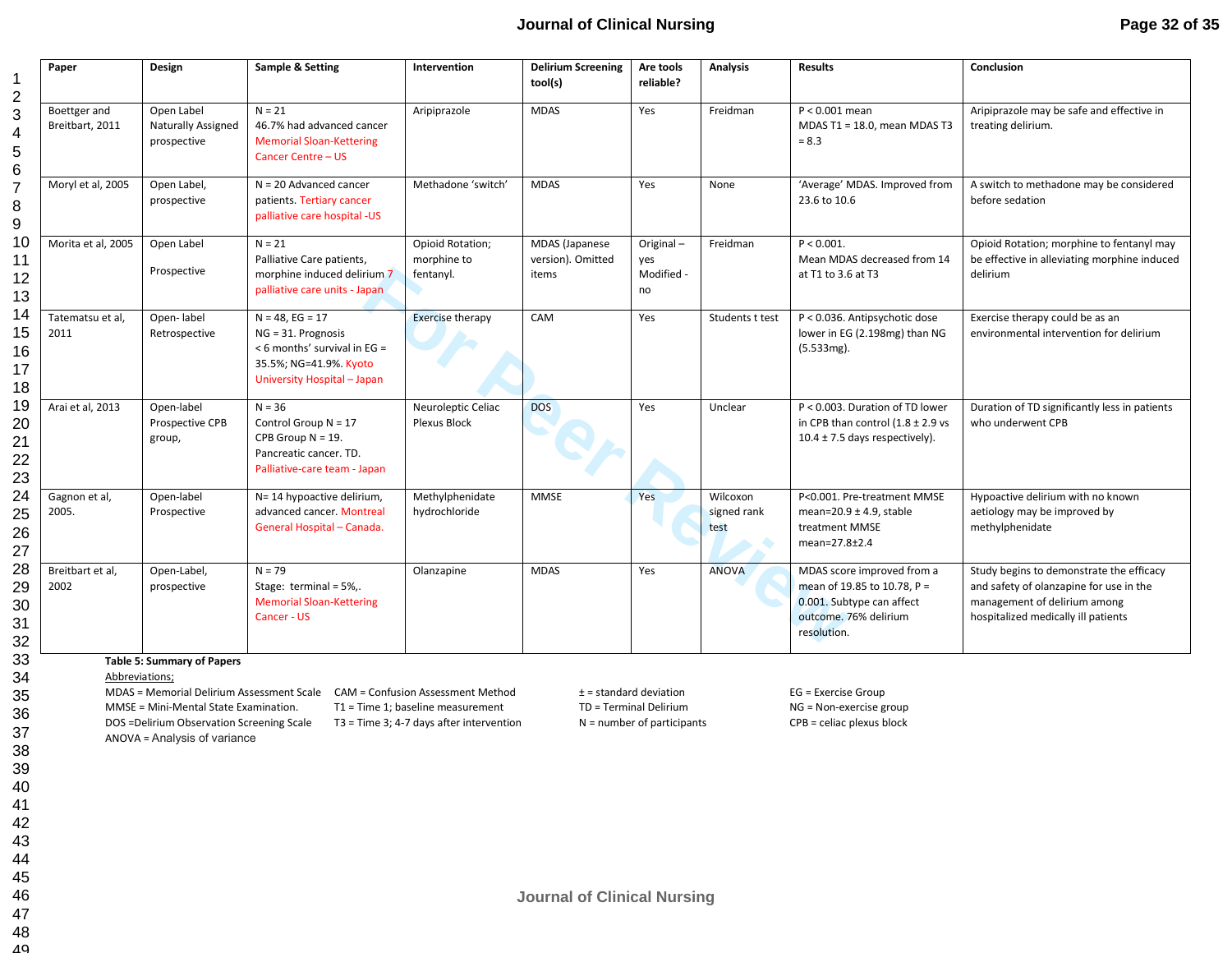### Figure 2 - Critical Appraisal Tool

| Abstract                        | Are key elements included? Are the Aims<br>clearly stated? |
|---------------------------------|------------------------------------------------------------|
|                                 |                                                            |
| Literature Review               | Is the literature review up to date?                       |
|                                 | Does the literature review establish a focus for           |
|                                 | the study due to a gap in knowledge?                       |
| Method: Research Design         | Was the most rigorous possible deign used?                 |
|                                 | Was bias minimised?                                        |
|                                 | Were the researchers blinded?                              |
|                                 | Were the participants randomised?                          |
| Population and sample           | Was the population identified and described?               |
|                                 | Was the best possible sampling design used to              |
|                                 | enhance the samples representativeness?                    |
|                                 | Was the sample size adequate?                              |
|                                 | Was sample bias present?                                   |
|                                 | Was there a control group?                                 |
|                                 | Were the inclusion/exclusion criteria stated?              |
| Data collection and Measurement | Are the tools used adequately described and                |
|                                 | was it properly implemented?                               |
|                                 | Does the report provide evidence that the data             |
|                                 | collection methods yielded data high on                    |
|                                 | reliability and validity?                                  |
|                                 | Was data collected in a manner that minimised              |
|                                 | bias?                                                      |
|                                 |                                                            |
| Procedures                      | If there was an intervention was it clearly                |
|                                 | described and properly implemented?                        |
|                                 | Did most participants allocated to the                     |
|                                 | intervention group receive it?                             |
| Results: Data Analysis          | Were appropriate statistical methods used?                 |
|                                 | Was $p < 0.05$ ?                                           |
|                                 | Did the analysis control for confounding                   |
|                                 | variables?                                                 |
| Findings/Conclusions            | Was information about statistical significance             |
|                                 | presented?                                                 |
|                                 | Are limitations identified and discussed?                  |
|                                 | Are the results generalizable?                             |
|                                 | Does the researcher discuss the results in                 |
|                                 | context of the previous literature?                        |
|                                 | Does the researcher suggest implications for               |
|                                 | practice and further research?                             |

#### Adapted from

Polit D.F., and Beck C.T., 2014. Essentials of Nursing Research: Appraising Evidence for Nursing Practice 8<sup>th</sup> edition. London: Wolters Kluwer Health/Lippincott Williams & Wilkins

#### And

Hek G., and Moule P., 2006. Making sense of research; an introduction for health and social care practitioners. 3<sup>rd</sup> edition. London; SAGE publication ltd.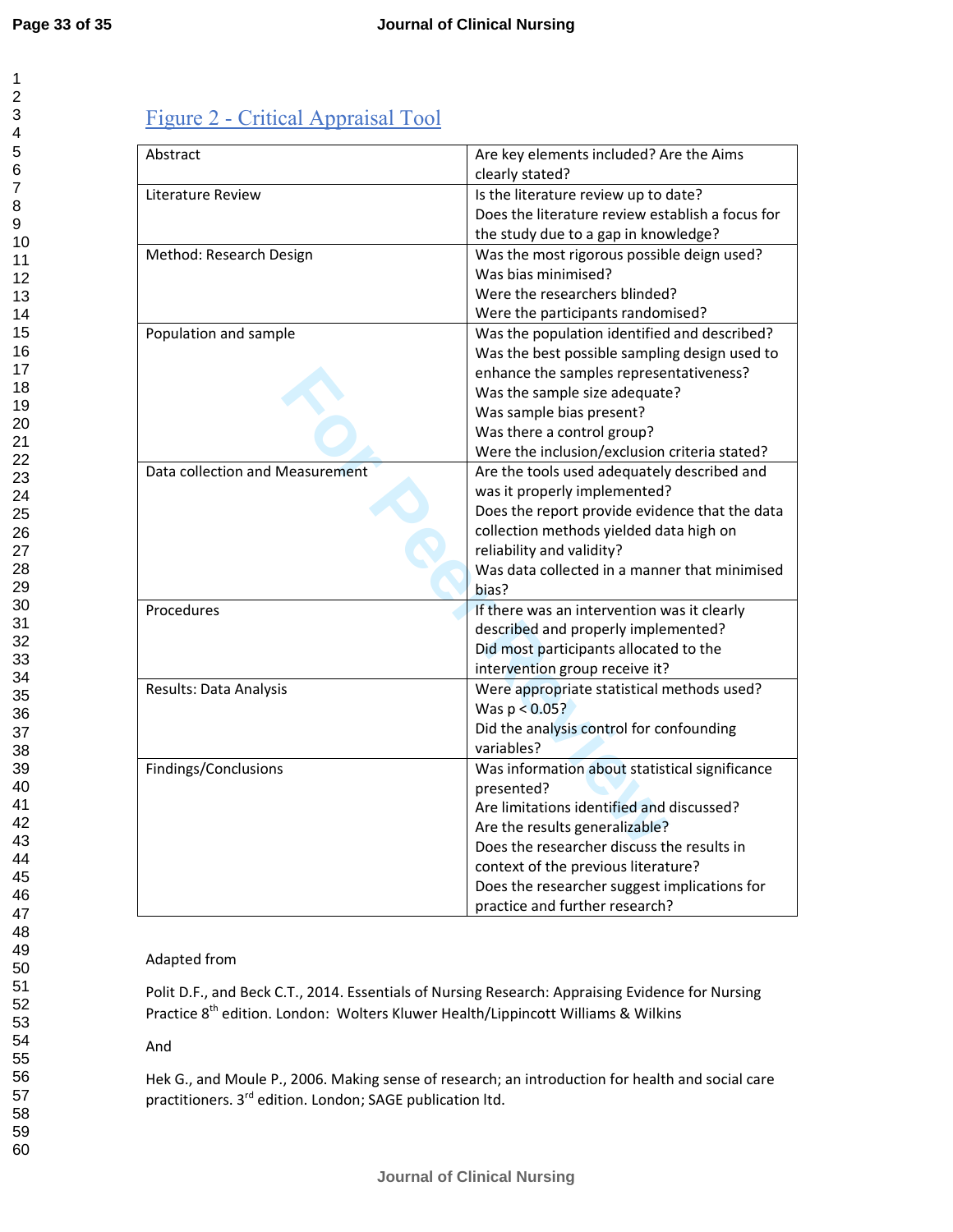#### Table 6: Statistical tests used

| Article                            | Data                                   | Normal           | Type of Data | <b>Statistical Test</b>                        | Was the test |
|------------------------------------|----------------------------------------|------------------|--------------|------------------------------------------------|--------------|
|                                    |                                        | Distribution     |              | Used                                           | appropriate? |
| Moryl, 2005                        | Change in<br>MDAS score                | No               | Interval     | None Used                                      | N/A          |
| Morita, 2005                       | Change in<br>MDAS score                | No               | Interval     | Friedman                                       | Yes          |
| Tatematsu,<br>2010                 | Difference in<br>antipsychotic<br>dose | Unclear<br>Ratio |              | Students t test                                | Unclear      |
| Arai et al,<br>2013                | Duration of<br>terminal<br>delirium    | $\overline{No}$  | Interval     | Unclear                                        | Unclear      |
| Boettger and<br>Breitbart,<br>2011 | Change in<br><b>MDAS</b> score         | No               | Interval     | Friedman                                       | Yes          |
| Gagnon, 2005                       | Change in<br>MMSE score                | N <sub>o</sub>   | Interval     | Matched-paired<br>Wilcoxon<br>signed rank test | Yes          |
| Breitbart,<br>2002.                | Change in<br>MDAS score                | Yes              | Interval     | <b>ANOVA</b>                                   | Yes          |
|                                    |                                        |                  |              | <b>PLANCING</b>                                |              |